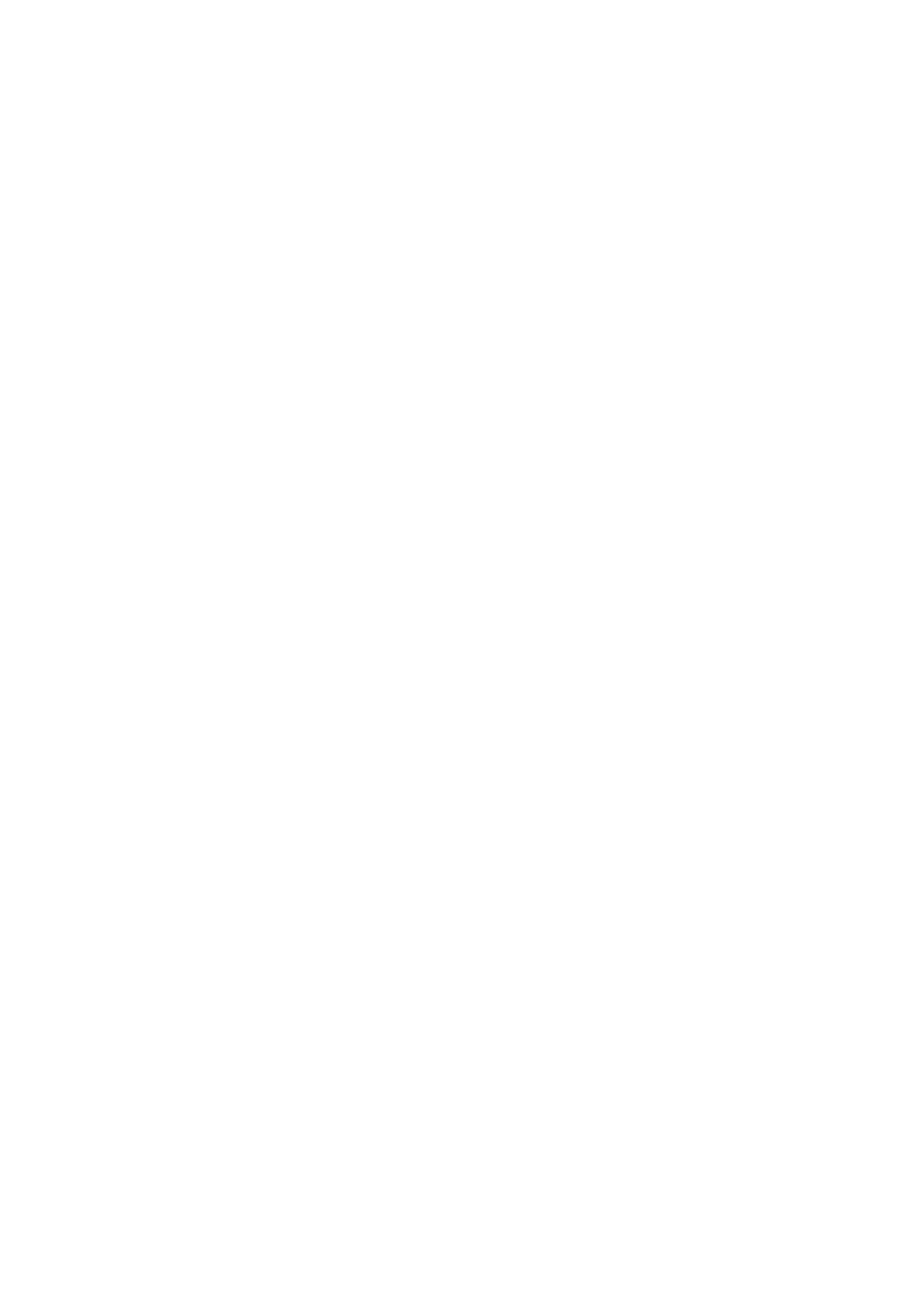**Response of the Albanian Government to the report of the European Committee for the Prevention of Torture and Inhuman or Degrading Treatment or Punishment (CPT) on its visit to Albania** 

**from 23 May to 3 June 2005**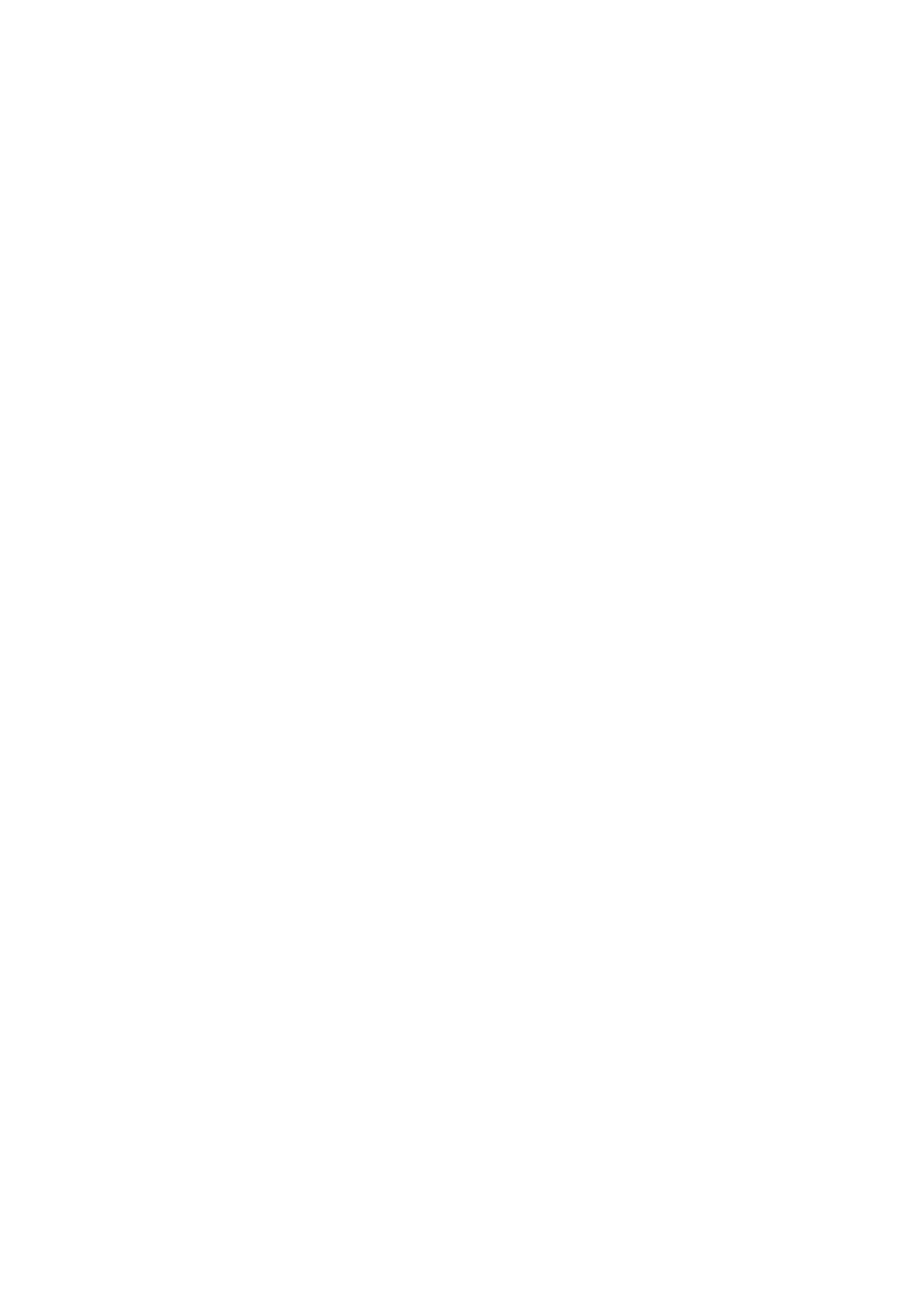

# REPUBLIC OF ALBANIA MINISTRY OF FOREIGN AFFAIRS Legal Representative Office

No. 20.03.2006 No. 20.03.2006

Subject: The Albanian Authority's Responses on the Report of the European Committee for the Prevention of Torture and other Inhuman or Degrading Treatment (CPT)

The Committee for the Prevention of Torture and other Inhuman or Degrading Treatment (CPT)

## Mrs. Silvia CASALE - President

Council of Europe - Strasbourg

Dear Madam,

Referring to your letter date 21 December 2005 in the report of 2005 of CPT for Albania, we inform that our state authorities are thoroughly engaged to realize the demands and recommendations made by the CPT and express their readiness to cooperate for the implementation and to take the concrete measures for the resolution of the evidenced problems in this report.

Responding to your request for information as regards to the implementation of the submitted recommendations provided in the paragraphs 68, 70, 98, 131, 156 of the report within three months deadline, we inform that we have taken a response form the Ministry of Justice and the Ministry of Health meanwhile the Ministry of interior will give a response as soon as possible.

THE RESPONSE FROM THE MINISTRY OF JUSTICE

Paragh. 68 The General Prison Department has adopted all the necessary fund for year 2006 to enable the intervention and the improvement of the infrastructure in the executing establishmet of criminal punishment in Lezhe, Vlore, burrel, Lushnje, Tepelene and Kruja in function of the improvement of the living conditions and accommodation conform the required standards for a better human treating of the prisoners.

Relating to the standard meal norm is concluded a study according to which actually can not be possible a practical change of the meal norm because of the high financial cost accompanied. The Ministry of Justice is making all the necessary efforts to cooperate with the responsible structures of the Albanian state, in order to find a solution to this problem.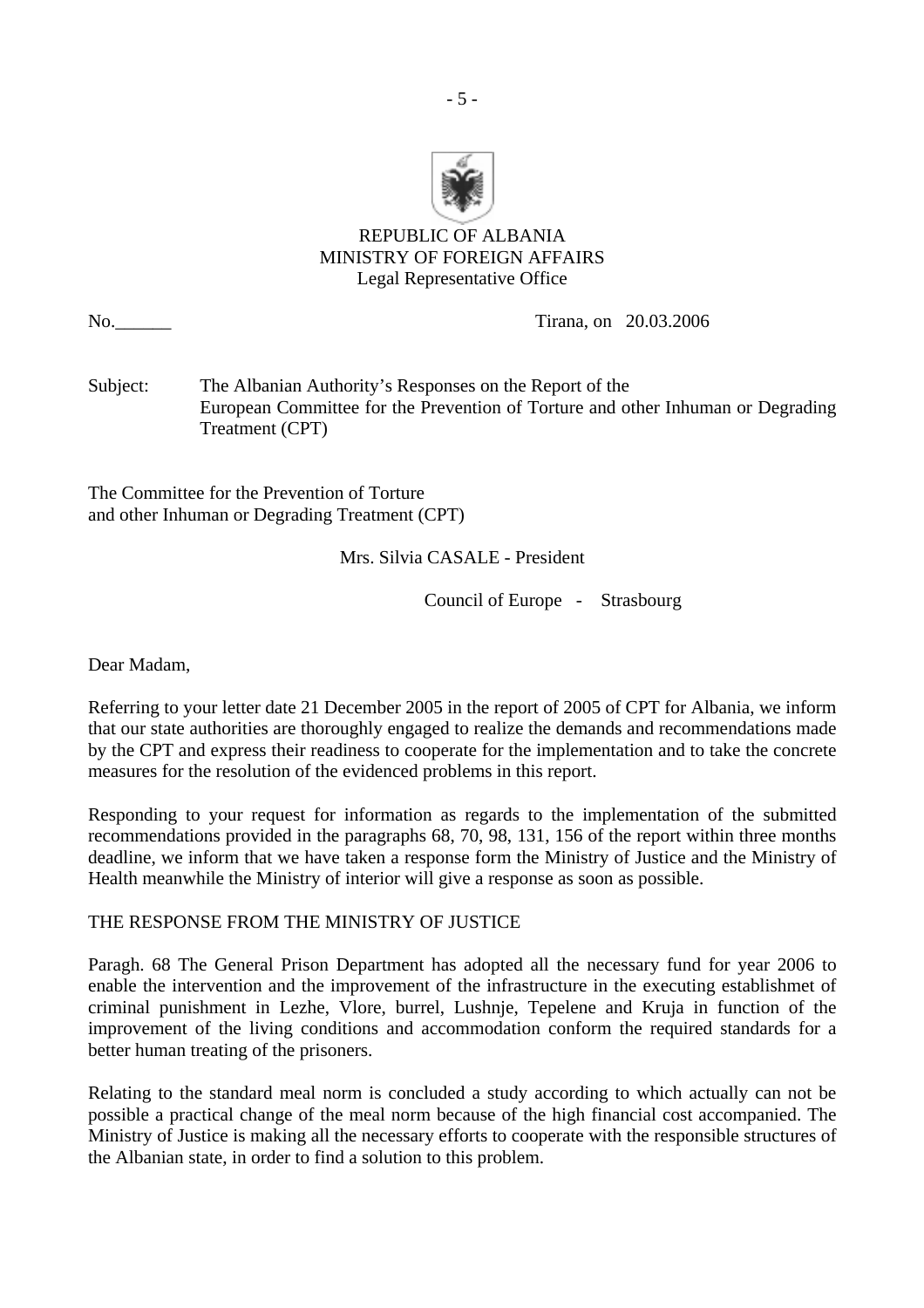Relating to the treatment of the prisoners regarding to the guarantee of their rights, the respect of their dignity and personality conform to the normal standards, The Ministry of Justice as the responsible institution is totally engaged and expresses its readiness on this regard in order not to have any violation of the prisoner rights.

Further more the new Pre-detention Rule to be adopted soon provides the extension of the number of meetings of the pre-detainees with their familiars from 3 to 4, like as the number of the phone conversations from 3 to 4. Also the relation of the prisoners with their familiars is intensified through the liberalization of the meeting with their juvenile familiars like as is improved sensitively the correspondence with abroad.

Paragr. 98 Relating to the daily outdoor exercise of the prisoners as regards to the executing institution of the criminal punishment, the pre-detention establishment in the street "Jordan Misja", we inform that the capacity of this institution is for 395 persons while in this institution actually is being treated 450 prisoners, including the juveniles and the pre detained women to whom is secured the outdoor exercise separated by the other prisoners.

The main obstacle for the normal function of the airing outdoor exercise for at least ½ of the prisoners is the issue of the overcrowding. On this regard have been examined all the necessary means to ensure that in this institution be guaranteed new physical conditions for the outdoor exercise of the pre-detainee.

We inform as well that the administration structure of this institution has extended the number of the cultural and physical activities for this category.

The Ministry of Justice by the actual Pre-detention Rule has enabled in the entire pre-detention establishment the full access of the prisoners with the visual and written media in the pre-detention institutions.

Paragr. 131 Relating to the problem of use of the "aeration cubicles" for the accommodation of the detainee in the executing institution of criminal punishment in the "Vaqarr" prison, we inform that the General Prison Department has taken all the necessary measures on this regard for these facilities not to be aimed for this kind of use.

#### RESPONSES FROM THE MINISTRY OF HEALTH.

.

Referring to the recommendations made by CPT report 2005, paragraph 156, regarding the necessary measures to be taken by the Albanian competent authorities the Ministry of Health has informed the following:

The Ministry of Health has ordered all psychiatric hospitals that in case of an involuntary admission, they must notify the competent courts within 48 hours. Furthermore, for each patient brought against her/his will in the hospital, shall be filed the clinic dossier of the patient, in which will be included also the notification made by the hospital of the competent court.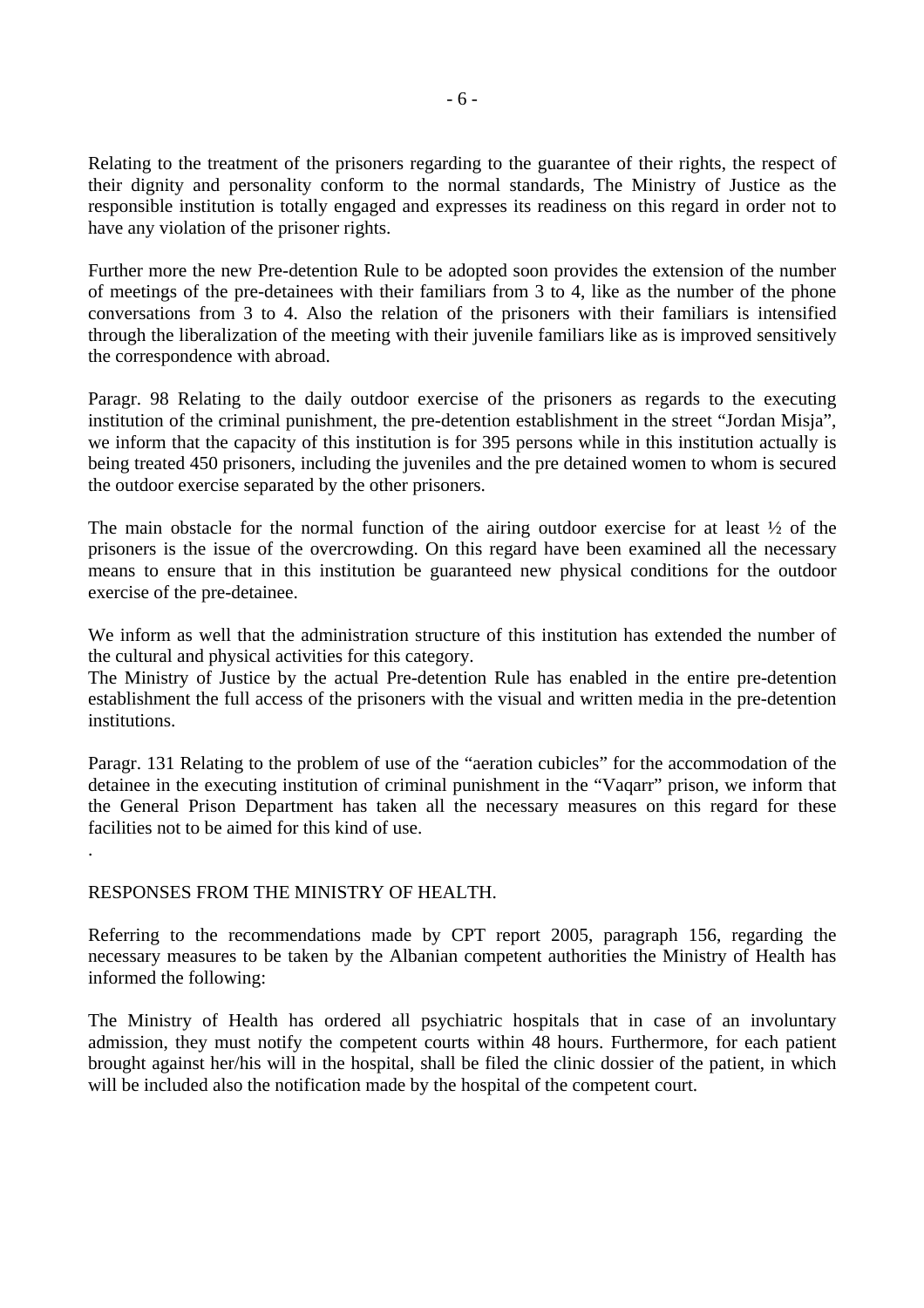Referring to the problem of the chronically mentally ill persons brought against their will in the hospitals, the Ministry of Health has already started the cooperation with the Ministry of Justice, in order to identify the modalities and the necessary measures to be taken jointly by both ministries. The adoption of these measures will contribute in the implementation of the 1996 Mental Health Act properly.

Also, the Ministry of Health has requested to all psychiatric hospitals in close cooperation with the respective courts, to prepare an working – plan for the periodic verification of the chronically mentally ill persons brought against their will in the hospital. In this context, all psychiatric hospitals are requested to inform the Hospital Department in the Ministry of Health about the results of the periodic verification of the chronically mentally ill persons brought against their will in the hospital.

Furthermore, all the forensic procedures relating to the involuntary hospitalization will be filed in the personal dossier. The preparation of the exemplar of this personal dossier is under way, and as soon as produced, they will be distributed to all psychiatric hospitals.

Finally, regarding the implementation of the relevant articles of the 1996 Mental Health Act, the Ministry of Health has organized consultation among the psychiatric experts and lawyers, in order to find the ways and means of improving the implementation of the above-mentioned Act. These consultation has concluded, in the light of the recommendation made by CPT, that it is necessary to review and to amend the 1996 Mental Health Act.

 As regards to the other recommendations, the respective structures are totally engaged for their implementation by taking the necessary measures. We will inform further more in advance according to the deadlines required by your part.

Expressing the highest consideration,

Blerina Bulica

ACTING LEGAL REPRESENTATIVE

Address: Str "Zhan d`Arc", no. 6, Tirana-Albania Tel & Fax**: ++355 4 223 829**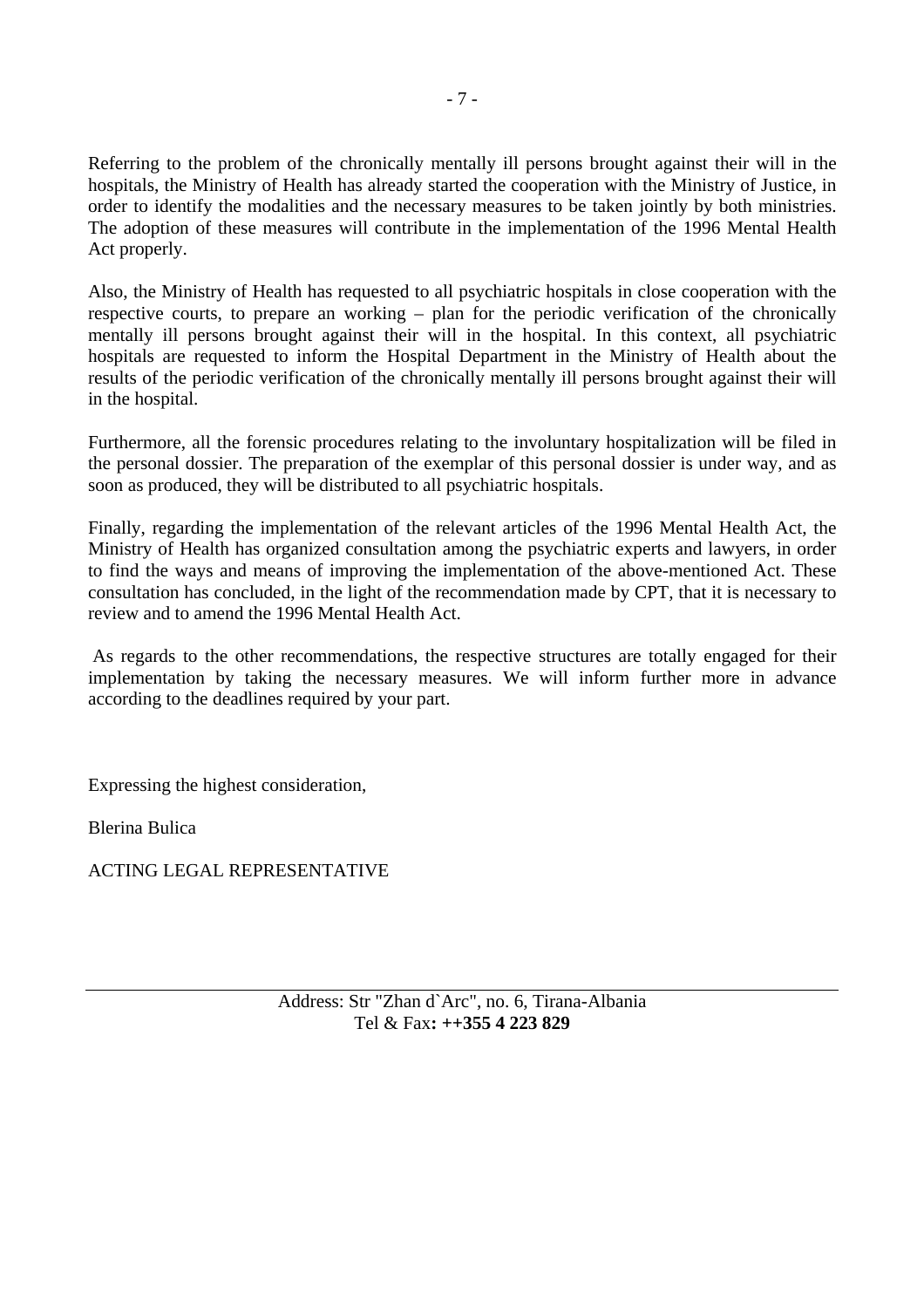

- 8 -

# REPUBLIC OF ALBANIA MINISTRY OF FOREIGN AFFAIRS Legal Representative Office

No.\_\_\_\_\_\_ Tirana, on 23.03.2006

Subject: The Ministry of Interior response on the Recommendations of the CPT Report of 2005

The Committee for the Prevention of Torture and other Inhuman or Degrading Treatment (CPT)

Mrs. Silvia CASALE - President

Council of Europe - Strasbourg

Dear Madam,

We first would like to apologize about sending the response of the Ministry of Interior some days later than the deadline provided in your letter date 21 December 2005, because of some technical difficulties, and we express our readiness for a better and close cooperation in the future.

#### THE RESPONSE OF THE MINISTRY OF INTERIOR

Relating to the recommendations provided in the paragraphs 68 and 70 of the CPT report of 2005, the Ministry of Interior responds as follows:

- The Ministry of Interior and the General Police Department have undertaken all the necessary measures to inform and acknowledge all the structures under dependence, with the text of the European Convention "On the prevention of torture and other inhuman or degrading treatment" and the deriving obligations as well with the mandate of CPT and all the reports of this committee for Albania.
- Have been taken measures and is under process the valuation of the blankets and of the mattresses in order to get out of use all the amortized blankets and mattresses by replacing them with the new clean ones.
- The improvement of the access with the natural light and the ventilation conditions of detention remains a problem because actually *de jure* the pre detention settings have passed under the administration of the Ministry of Justice, thus the responsibility for the respective financial funds for the maintenance and the investments on this regard passes to the Ministry of Justice.
- In order to realize the enlargement of the existing windows in the detention rooms for better ventilation and light conditions is required a considerable financial sum.
- Have been taken the necessary technical and organisative measures by increasing the number of the service personnel to make possible that the entire detainees have access to the sanitary facilitates according to their needs.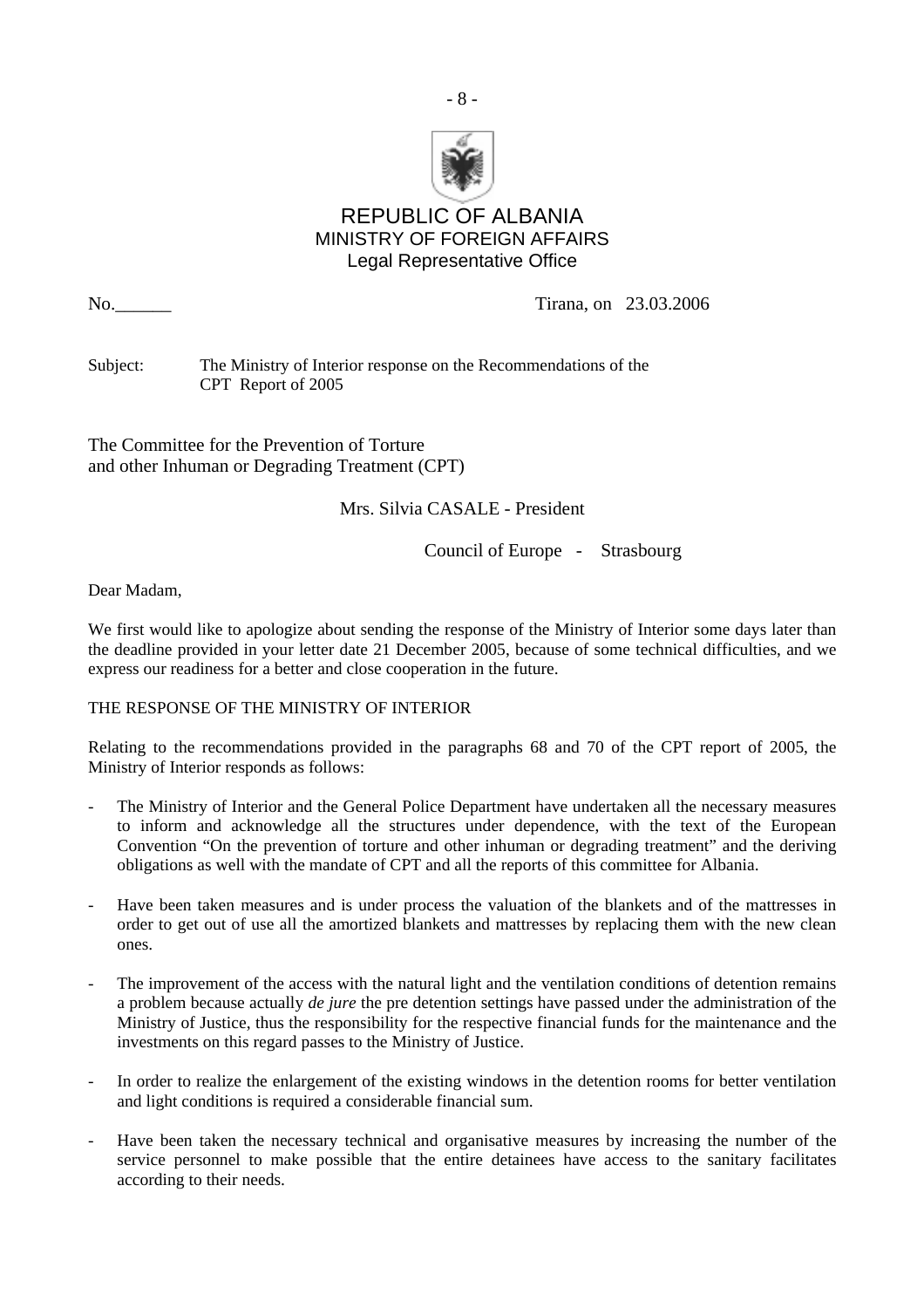- Relating to the outdoor exercise of the detainee has been taken all the necessary measures to enable one hour per day the access in the aeration cubicles. As well this access is made possible on Sundays, Saturdays and the days off during the public holidays. Also are taken measures to improve the hygiene conditions and the cleaning and painting of the domestic detention rooms. For this reason have been enabled all the necessary means.
- Is under preparation the necessary infrastructure for the domestic settings (as far as it is possible) and the normative infrastructure to allow such in cell activities as: reading, games, radio, and the correspondence with the outside world.
- The respective structures of the Ministry of Interior are making a re- examination of the meal norms and the improvement of the meal quality for the detainees.
- Are created some visit facilities as; The number of meetings with the familiars or their relatives is extended by three in four months, are improved the settings conditions aimed for the visit meeting and is required to respect the time period determined for the meeting.
- Relating to the transfer of the juvenile detainees who are placed in the detention settings of the Police Commissariat in Durres to another detention setting under the dependence of the Ministry of Justice we inform that:
- 1. Actually in the predetention settings have been placed 7 juvenile persons who are assured and are treated in separated rooms by the other adult detainee.
- 2. There is not taken any measure to make the transfer of the juveniles in a more convenient setting as far as the pre- detention system will very soon be under passed under the administration of the Ministry of Justice.

Expressing the highest consideration,

Blerina Bulica

ACTING LEGAL REPRESENTATIVE

Address: Str "Zhan d`Arc", no. 6, Tirana-Albania Tel & Fax**: ++355 4 223 829**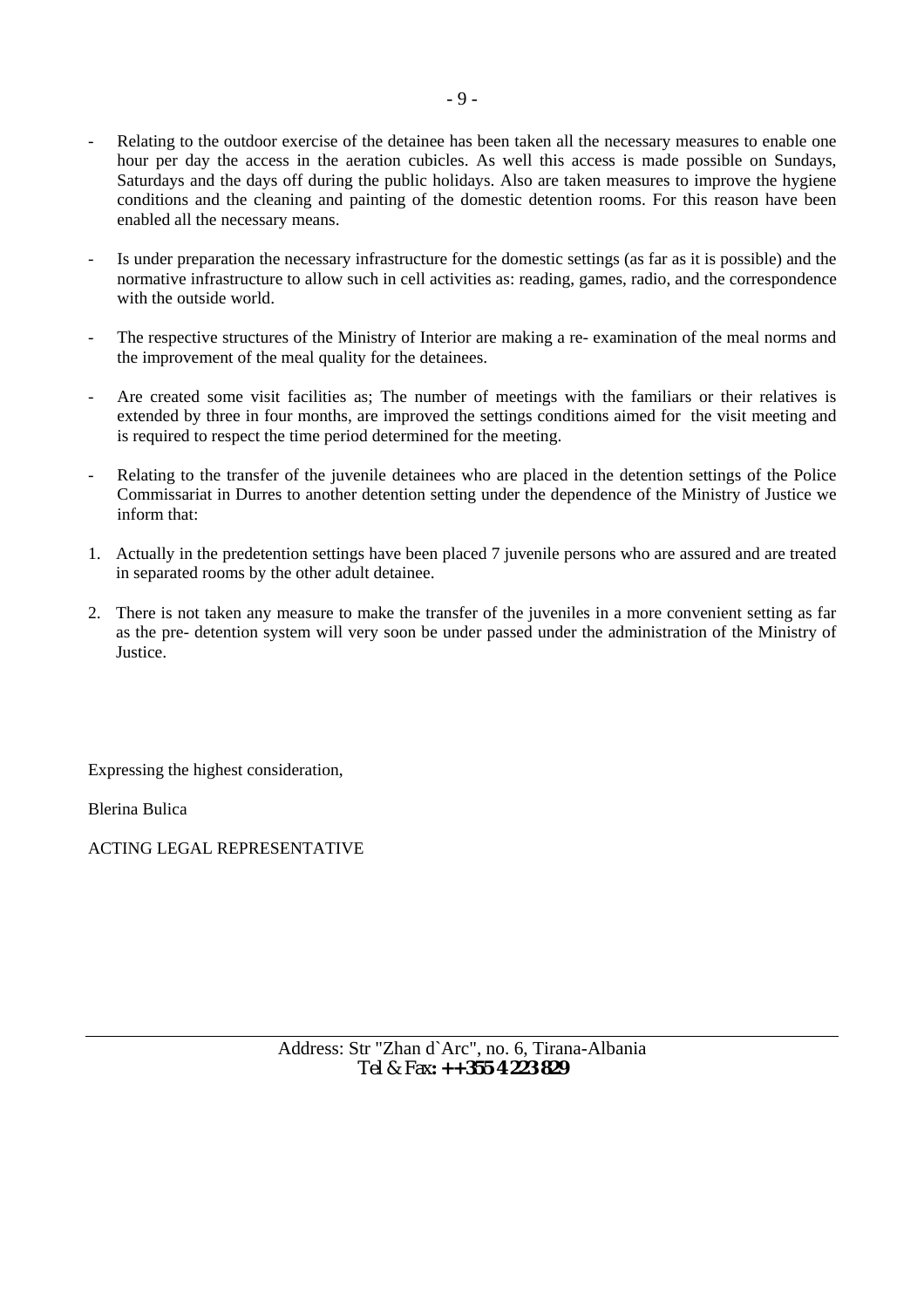## **ANSWERS AND COMMENTS OF THE ALBANIAN GOVERNEMENT TO THE REPORT OF THE EUROPEAN COMMITTEE FOR THE PREVENTION OF TORTURE AND INUMAN OR DEGRADING TREATEMENT OR PUNISHMENT (CPT) ON ITS VISIT TO REPUBLIC OF ALBANIA (\*)**

**From 23 May to 3 June 2005** 

**\* \* \*** 

- **1. Ministry of Interior's Responses**
- **2. Ministry of Justice's Reponses**
- **3. General Prosecutor's Office's Responses**
- **4. Ministry of Health's Responses**

**(\*) Transmitted to the CPT on 27 June 2006.**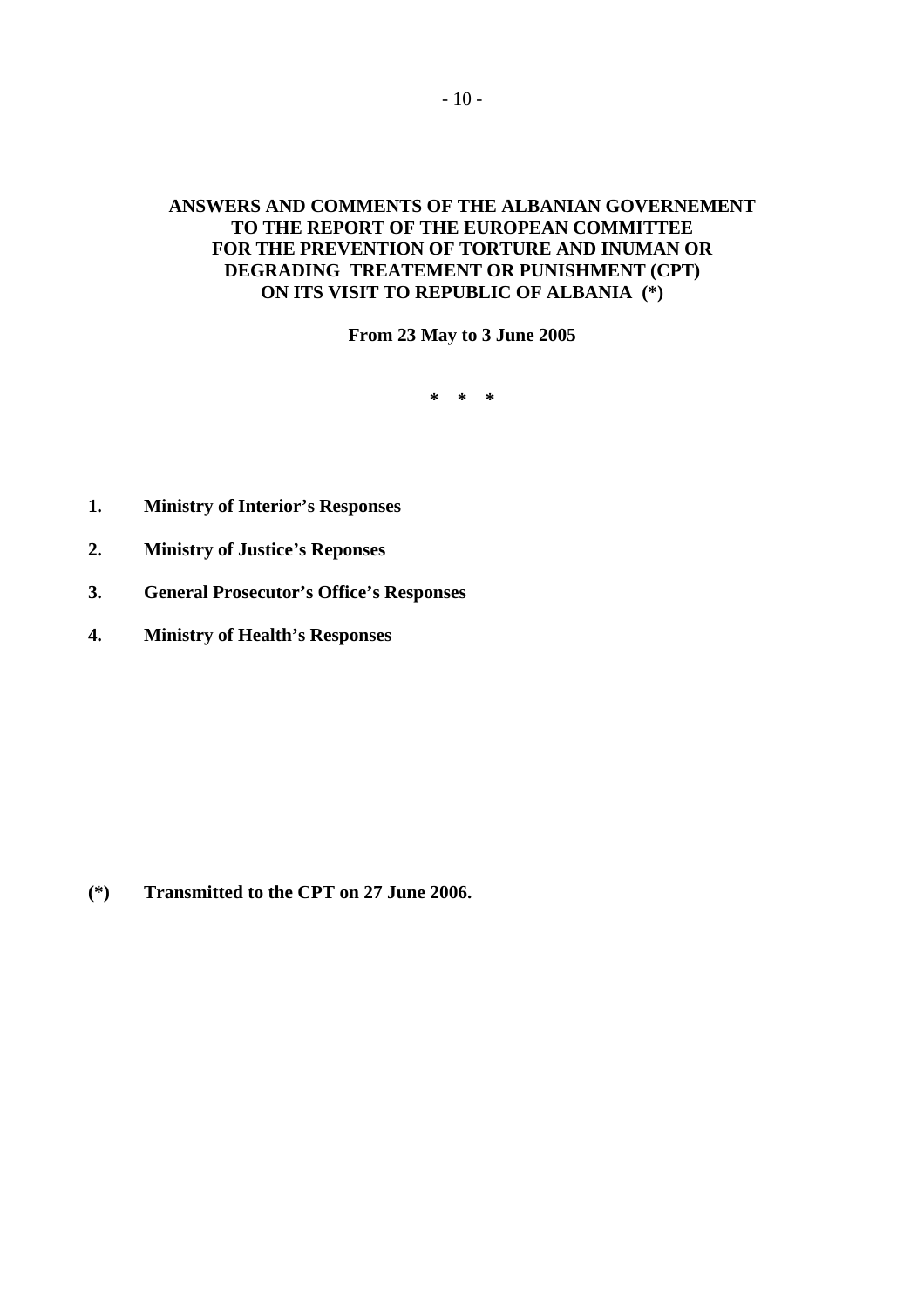#### **ANSWERS AND COMMENTS OF THE MINISTRY OF INTERIOR REGARDING THE RECOMMENDATIONS OF THE EUROPEAN COMMITTEE FOR PREVENTION OF TORTURE**

Referring to the recommendations made by of the Committee for the Prevention of Torture and Degrading or Inhuman Treatment (CPT), in its report on 2005, we would like to inform that the Ministry of Interior has been engaged to further progress and improve the situation as regards to the detention system, in the light of European standards and recommendations made by CPT.

In this regard, we are pleased to inform the Committee about the measures taken by the Ministry of Interior in order to fulfil the CPT's recommendations, which will serve as a basis for our efforts in the improvement of current situation. In this context, we would like to submit the following information:

- Based on the recommendations made by the CPT in the report 2005, the Ministry of Interior and the General Police Directorate have revised the draft regulation "On the security and treatment of the arrested and detainee persons", by including all the recommendations related to the prevention of torture and the degrading or inhuman treatment, concerning to the detained, arrested or accompanied persons.
- The above mentioned draft regulation aims to deliver to all the officers of State Police the clear message that: **"The police state structures must fulfil their functional duties in conformity with the respective legal framework, respecting and guaranteeing the human rights and fundamental freedoms provided by law to all the citizens, especially to those deprived of their liberty".**
- The General Police Directorate has carried out controls to the offices of the criminal and order Police State's officers and other working places in the local structures of the State Police. These controls were taken in order to totally avoiding the means used for the illtreatment of persons deprived of their liberty. Also, measures have been taken for painting, the hygiene and furnishing of the detention places with other necessary accessories as sitting benches etc.
- The respective structures in the General Police Directorate have selected some of the police officers, serving to the security of the pre-detainees for participating to training activities. The selected police officers have been trained systematically, with the purpose to further enhance their responsibility in accomplishing their duties and obligations, in conformity with the law.
- We would like to inform that after the CPT presented the problems identified during its visits, we have not had any cases of violating the rules in the pre-detention rooms, consequently it was not necessary to undertake any immediate intervention. The police local structures are already aware of the importance attached to the respect of the pre-detainee's rights, as provided by law thus assuring that there is no case of intervention by the police officers wearing mask in the pre-detention rooms.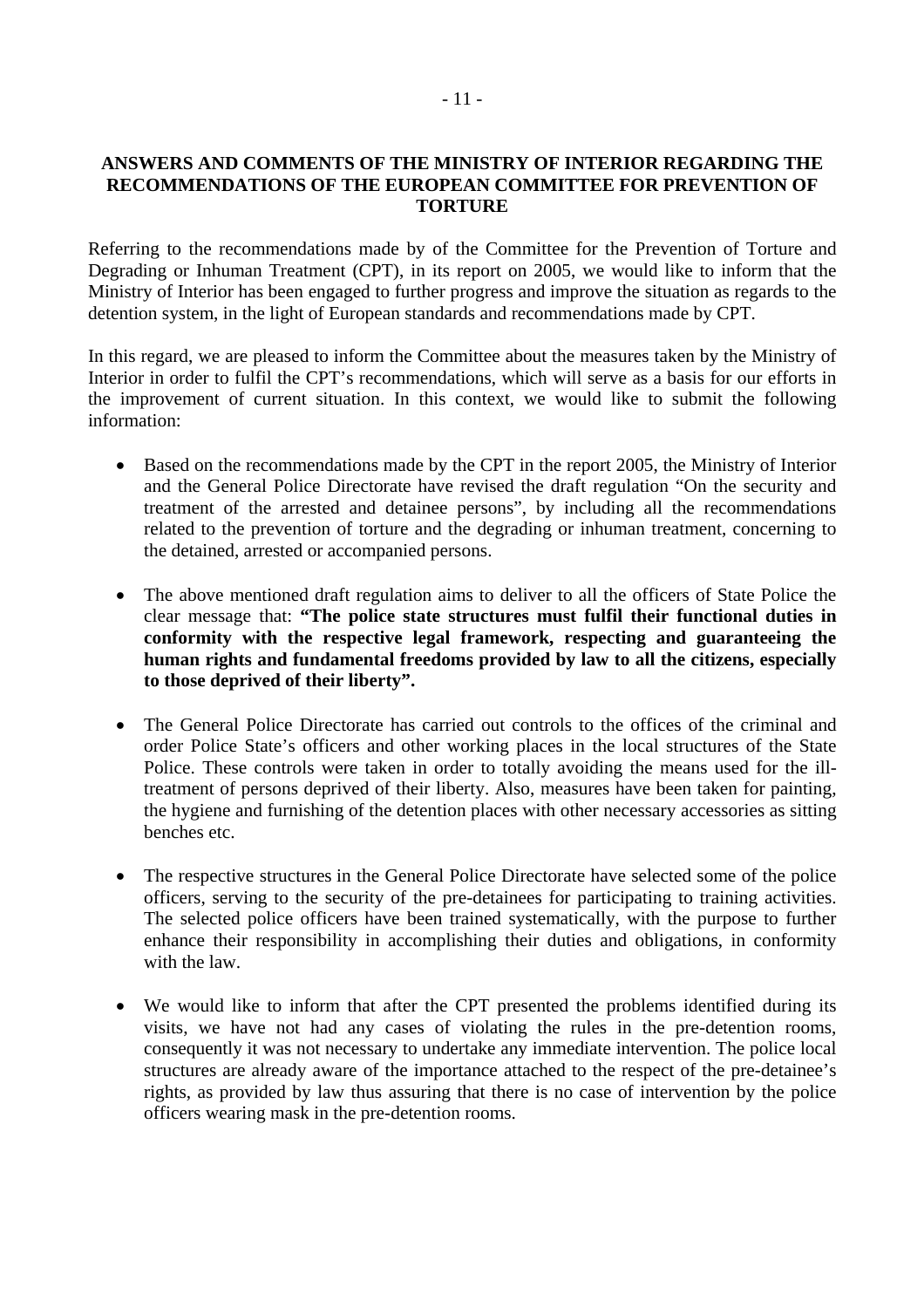- Regarding the accommodation conditions, measures have been taken for fulfilling the predetainees' demands for new mattresses and blankets.
- The improvement of the light and airing conditions actually remains a problem, which needs to be resolved. This situation is due to the fact that the pre-detention places *de jure* have passed under the competences of the Ministry of Justice, which means that this Ministry administers the respective financial funds on the maintenance and investing of these facilities.
- We consider as prior issue, which calls for proper consideration the enlargement of the windows in the existing pre-detention facilities, in order to improve the lighting conditions as soon as the financial funds are provided.
- Regarding the detained persons' right to have the possibility to come out in fresh air, currently is offered at least one hour per day the exit in the outgoing airing cubicles, as well even for the Saturdays and Sundays, as well as the days off or official holidays. Concerning the conditions of the pre detention facilities, measures have been taken to improve the hygiene, cleaning conditions, even in the interior places, through every day painting and cleaning. To this purpose, the respective responsible structures have assured all the necessary facilities in order to realize the cleaning.
- In the pre-detention system the work is under way in order to improve the situation, towards the establishment of the proper infrastructure (as far as possible) and the normative system, in order to allow activities, such as: the reading, games, radio and the correspondence abroad.
- The Ministry of Interior is exploring the respective food norm provided in the pre detention facilities, in order to improve the quality of the food provided.
- Regarding the meetings of the pre-detainees with their familiars or relatives, the situation is improved, and in this context, we would like to mention that not only these meeting are increased from three to four per month, but also measures have been taken in order to respect the time period for these meetings, and to improve the visiting facilities conditions.
- Regarding the treatment of the juvenile detainees, immediate measures have been taken in order to ensure that they are treated in separate rooms, divided from the other major detainees. According to the statistics data at country level, results that in the pre-detention rooms, are detained 42 juveniles.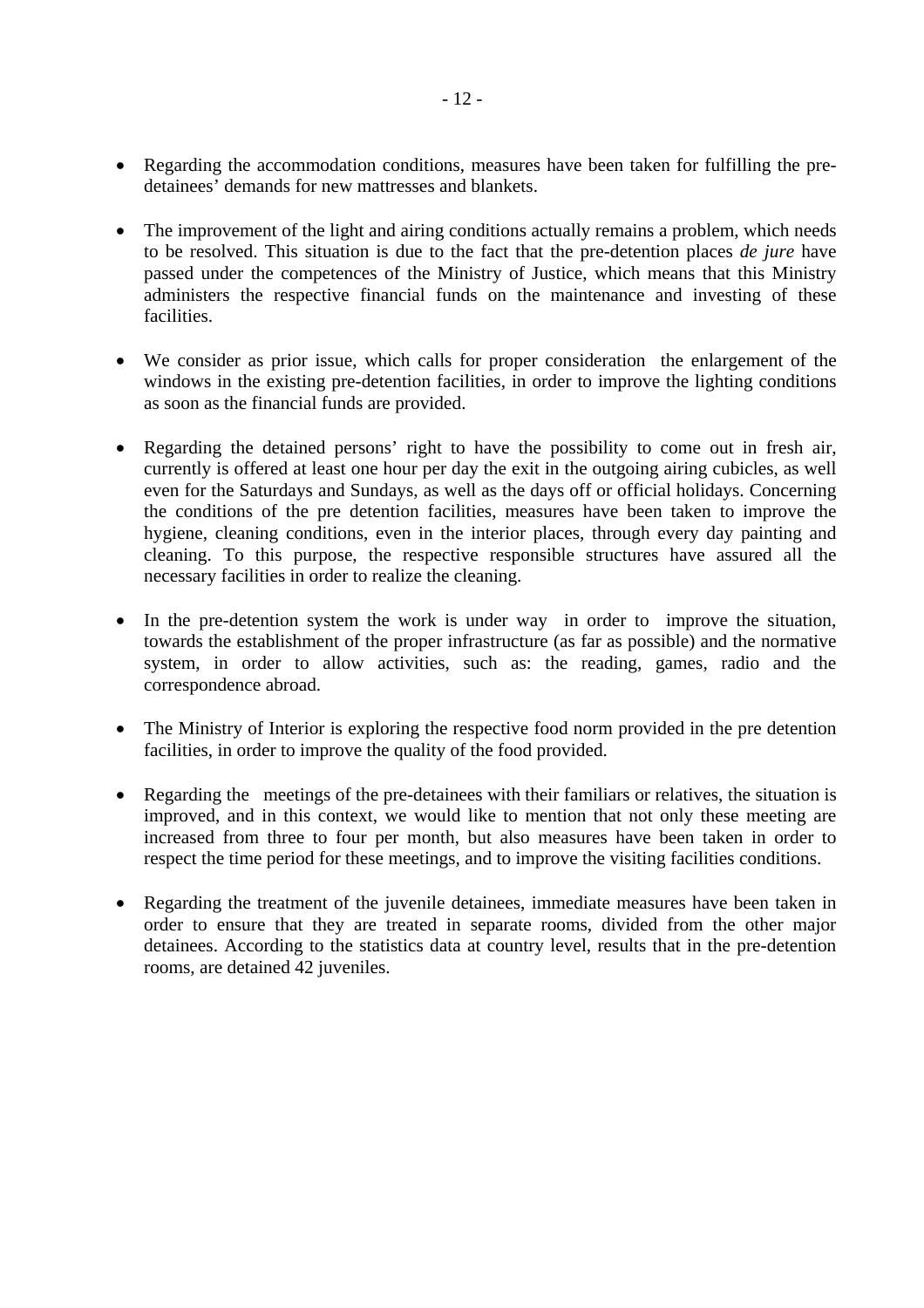- 13 -

#### **ANSWERS AND COMMENTS OF THE MINISTRY OF JUSTICE REGARDING THE RECOMMENDATIONS OF THE EUROPEAN COMMITTEE FOR PREVENTION OF TORTURE AND RESPECT OF THE PRISONERS' HUMAN RIGHTS**

We assessed the latest comments and recommendations of the European Committee for the Prevention of Torture, regarding the situation of prisoners in terms of respect for their human rights. We have greatly appreciated the recommendations, as they will serve as a basis for our efforts in the improvement of standards on treating the persons deprived of their liberty in Albania.

The Ministry of Justice is held responsible for the treatment of the prisoners and pre-trial detainees. It's part our daily obligation to treat them humanly and to respect their dignity as human beings. Prisons should be places with no life, health and personal integrity risks. There should be no discrimination in the treatment of prisoners. Their treatment should aim their integration into society and should not bring unreasonable suffer.

#### • **Overcrowded prisons**

One of the sharpest problems which affects the treatment of the prisoners and the daily work of the prison staff, is the overcrowding of the penitentiary institutions. In order to tackle this problem, the Ministry of Justice is applying two plans of action: the infrastructural plan and the legal plan. As a result of the application of action plan in infrastructure, the prison of Fushe Kruja will start operating in full capacity (350 prisoners) within the first half of the year 2007. Also, within this time period, the prison of Lezha and the prison of Burrel will offer more capacities. The construction of Korca prison, with a capacity of 350 prisoners, is expected to be accomplished within July 2007.

Aside from the infrastructure, a special attention is paid to the amendment of the legislation aiming at the rehabilitation and the use of the confinement as the last relevant resort in giving justice. The necessary amendments which provide for the inclusion of measures and sanctions in the community, are expected to be finalized by the respective structures in the Ministry of Justice within November 2006.

#### • **Inclusion of the pre-detention centers under the supervision of the Ministry of Justice**

In order to include the pre-trial detention system under the supervision of the Ministry of Justice, the latter, in cooperation with the Austrian Ministry of Justice and with the financial support of the European Commission, compiled a "Master plan for the Pre-trial Detention System in Albania". This document aims to set up a well - functioning pre-trail detention system in Albania pursuant to the highest standards. The construction of 12 pre-detention centers throughout the country, is part of this master plan.

The Council of Ministers in the Republic of Albania approved the ownership of the Ministry of Justice over different territories which will be utilized for the construction of the pre-trial detention centers in the districts of Elbasan, Berat, Vlora, Konca, Lezha, Fieri and Durres. It's not yet selected a territory for the construction of the new pre-trial detention center in Vlora, which is to start by August 2006 and accomplished within a period of 12 months.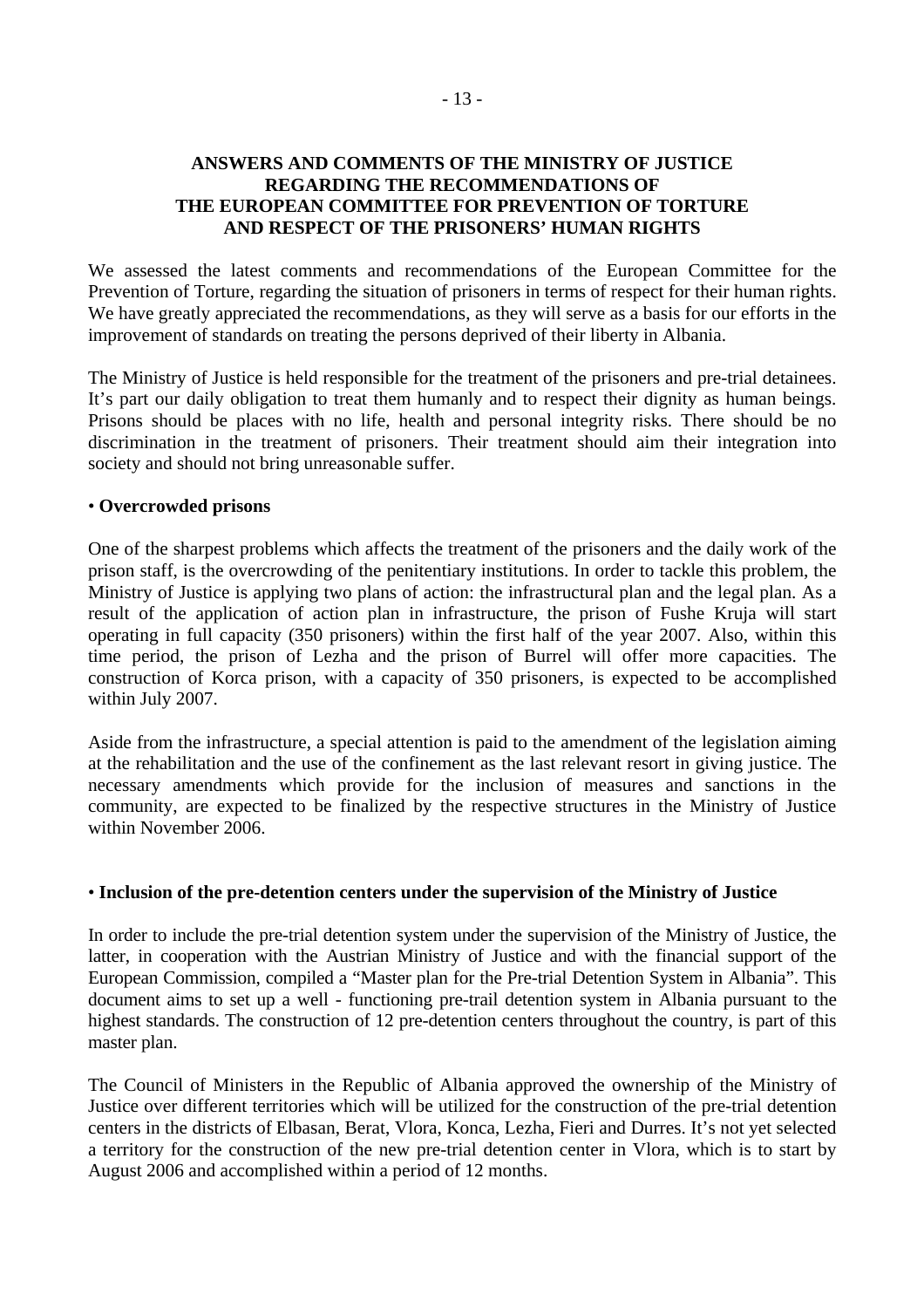According to a Council of Ministers' Decision (no. 163, dated 21.03.2006), the Ministry of Justice is held responsible for the adoption of a building in the city of Durres, which will serve as a predetention center for the detainees of Durres Police Commissariat. Actually, the building is under the supervision of the Ministry of the Interiors. By July 2007 this institution will start operating in full capacity. More than ½ of the general nationwide number of detainees, will be supervised of the Ministry of Justice.

#### **• Maltreatment**

The General Department of Prisons has not provoked unreasonable use of force. In any case, the use of force is applied in conformity with the domestic and international norms and recommendations. The department will take all necessary measures in order to investigate and bring before justice all those staff members that will apply the excessive use of force toward the prisoners and detainees. Disciplinary measures or criminal proceedings will be carried out when cases of torture or illtreatment are suspected. The General Department of Prisons will pay a special attention to the supervision of the rules applied in order to assure that the use of force is in conformity with concrete situations. To improve the quality of the work done by the prison staff and to assure respect for human rights, we have supported and closely cooperated with different organizations aiming to train the staff.

Concerning the incident of December 2003 in Kruja prison, no criminal proceeding was conducted against the perpetrators of violence use. However, the Director of Kruja Prison at the time, is now transferred to a lower position.

## • **About the transfer of the persons sentenced by a final decision to the penitentiary institutions**

To tackle this problem, the Ministry of Justice has taken all necessary steps. By a special order (no. 3768/1, date 10.05.2006), the Minister of Justice asked the General Prisons Department that in cooperation with other competent state authorities, carry out the transfer and accommodation of sentenced persons in prisons, after all legal procedures for the execution of the court decision are accomplished. The General Prisons Department has taken all the necessary measures to execute the immediate transfer of the prisoners to the penitentiary institutions, after the relevant legal documents have been completed.

#### • **Conditions for the treatment of the prisoners**

In a long term project, after the extension of the establishments for sheltering the inmates, the aim is to reduce the number of persons that stay inside a cell, bearing in mind that each inmate will have 4m2 space. Actually there is no lack of beds in prisons. For Vlora pre-detention center, this problem will be solved within the year 2006, with the accomplishment of the project. All necessary measures have been taken, and the supply of the inmates with water and other personal hygiene means is in process. The installation of the central heating system has been accomplished in Tepelena prison. In those institutions where the lack of a proper heating system is evident, new funds will be required, in order to improve them.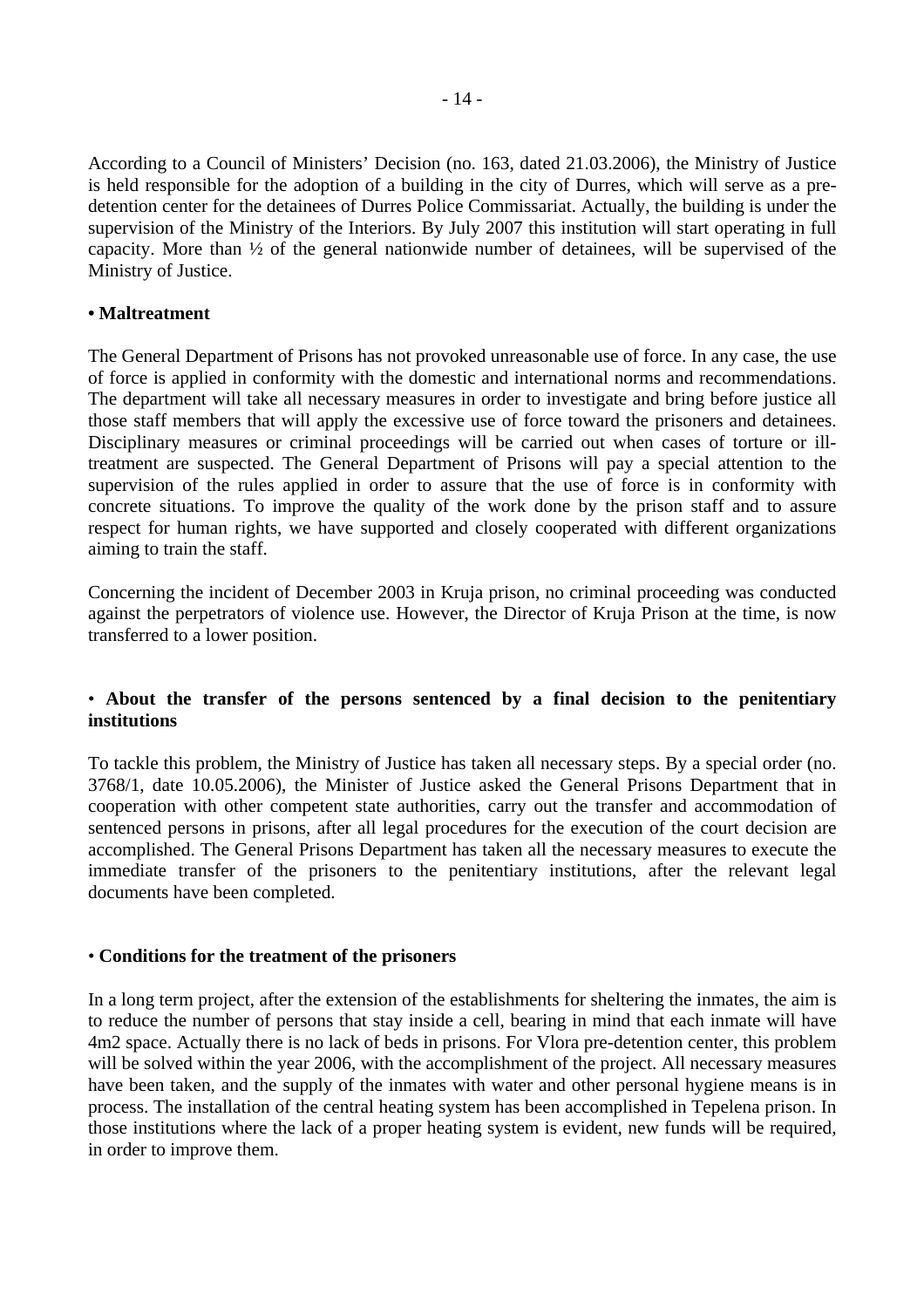#### • **Food norm**

In order to protect the inmate's health, the General Directorate of Prisons in cooperation with the Institute of Public Health have accomplished a study on the new food norm for the inmates. The improved food norm, which is more nutritive in comparison with the previous one, will start by the beginning of year 2007.

#### • **Airing**

Our legislation provides for the airing of the inmates. In despite of the difficulties like insufficient staff members and lack of funds, the General Department of Prisons, has taken all necessary measures in order to allow an every day airing for the inmates in all penitentiary institutions. An airing space for the remands is planned to be constructed in the pre-detention prison in Str. "Jordan Misja", Tirana by the year 2007. At the same time, social, cultural and sportive activities are intensified.

In some institutions, the airing time has been sufficient (e.g the prison in Str. "Ali Demi", Tirana, has an open area, so the airing time can reach a few hours a day). The situation appears to be different in other penitentiary institutions, because of overcrowding of these institutions.

After the construction of establishments for the treatment of the inmates, as well as with the application of the new organizational measures, the every day airing of the inmates will be improved.

#### • **Programs for the inmates**

The treatment of the inmates will aim at their education and re-integration in the society. The programs will be full of social, cultural and educational activities in order to restore the respect for themselves, to develop their personal responsibility and to prepare them for their freedom. The education office in the General Department of Prisons has been charged with the duty to review the programs which aim at the participation of the inmates in collective, cultural and sportive activities and to draw up a plan for the education of the minors. This work is to be accomplished within June 2006.

#### • **Programs regarding the treatment of the life imprisonment inmates**

The General Directorate of Prison Administration will take all the necessary measures in order that the life imprisonment inmates enjoy special treatment programs, including educational, sportive and recreative activities. At present, the Ministry of Justice is preparing a normative act on the prisoners' job opportunities, and the long-time inmates will be treated with precedence.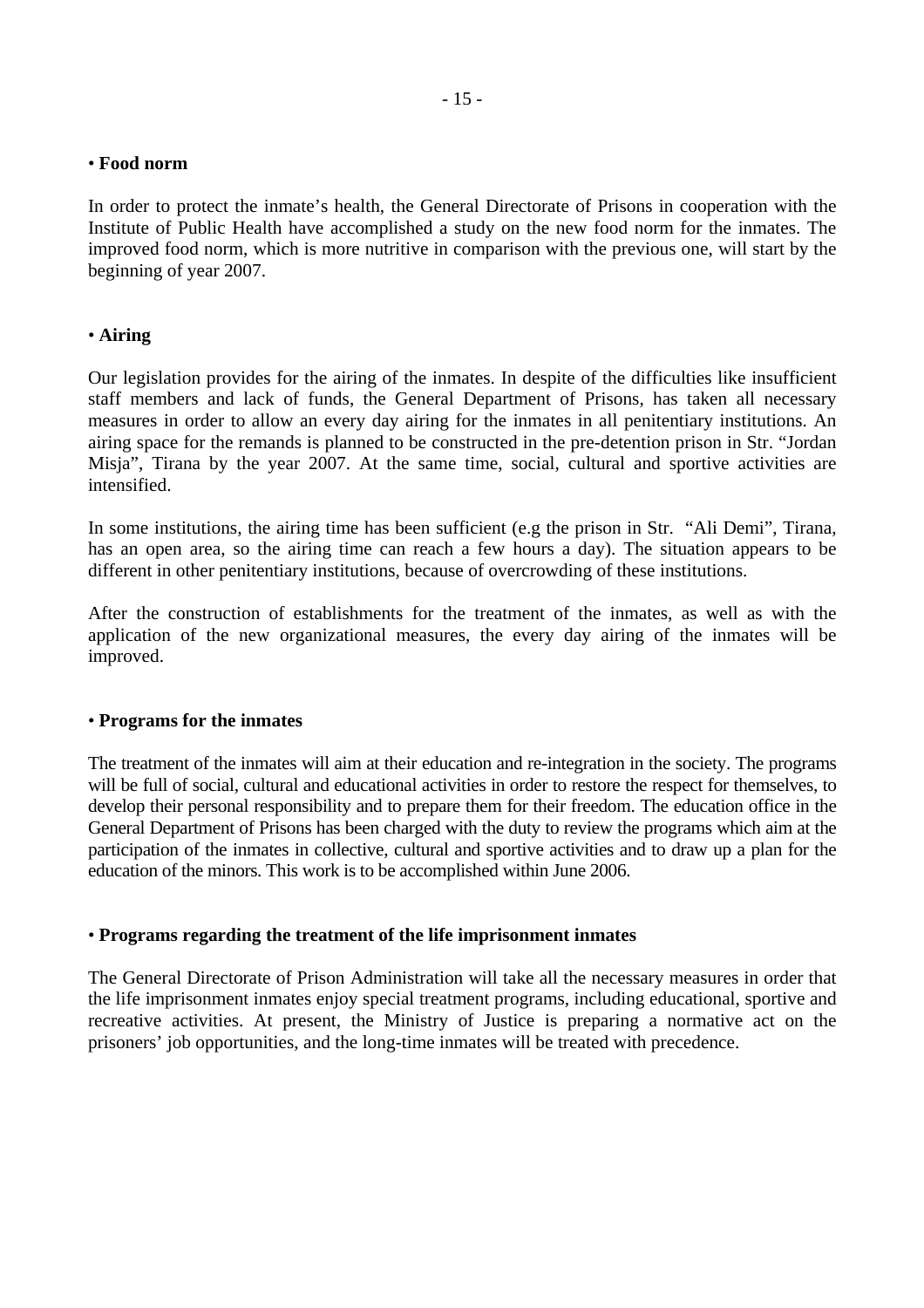The great number of life imprisonment prisoners, the insufficient number of staff members and the over population of penitentiary institutions, make the treatment of the prisoners more difficult. However, the aim is to encourage their participation in many collective activities, as well as to improve their living conditions and treatment. With regard to the transfer of an inmate to a common security prison, the General Department of Prisons will take all the necessary measures in order that prisoners, who have suffered part of their confinement, and possibilities of their rehabilitation are evident, be transferred to a common security prison. The General Department of Prisons will help them prepare and present to the court all the relevant documents.

#### • **Education of the minors in Tirana-Vaqarr prison**

In continuation of the cooperation programme with UNICEF, we agreed that soon with start the work for training of the staff in contact with minors, for the improvment of material conditions in the classrooms of the institution and the equipment of the library, aiming the improvment of the quality of educational activities.

Also, through the orders of Prison Directorate nr. 3738 and 3739, dated 17 May 2006, for the "Division of minors section from of the Vaqarr prison" and for the "Establishment of separate place for the young offenders between  $18 - 21$ " in all the prisons, concrete measures are taken to avoid contacts with adults offenders.

#### • **Information about the rehabilitation of the minors**

The Ministry of Justice regards of prior importance setting up a new rehabilitation institute for children. Because of the inconvenient geographical allocation of a building chosen for this reason in the city of Progradec, and after consultations with UNICEF and other interested subjects, another one which is thought as more appropriate, is selected in Kavaja. At present, we are preparing the necessary documentation needed for the transfer of this property under the ownership of the Ministry of Justice.

#### • **No minors are kept in the pre-detention prison in Str "Mine Peza", Tirana**

The General Department of Prisons has taken all the necessary measures not to shelter minors in the pre-detention prison in Str. "Mine Peza". They are treated in a special department inside the predetention prison in Str. "Jordan Misja", Tirana.

#### • **Treatment conditions in Kruja Special Institution**

Since appropriate measures were undertaken, the water supply service in Kruja Prison is improved. Part from the funds for the year 2007 is previewed to be spent for the renovation of shower and toilette facilities. Also appropriate measures will be taken in order to improve hygienic conditions in the establishment.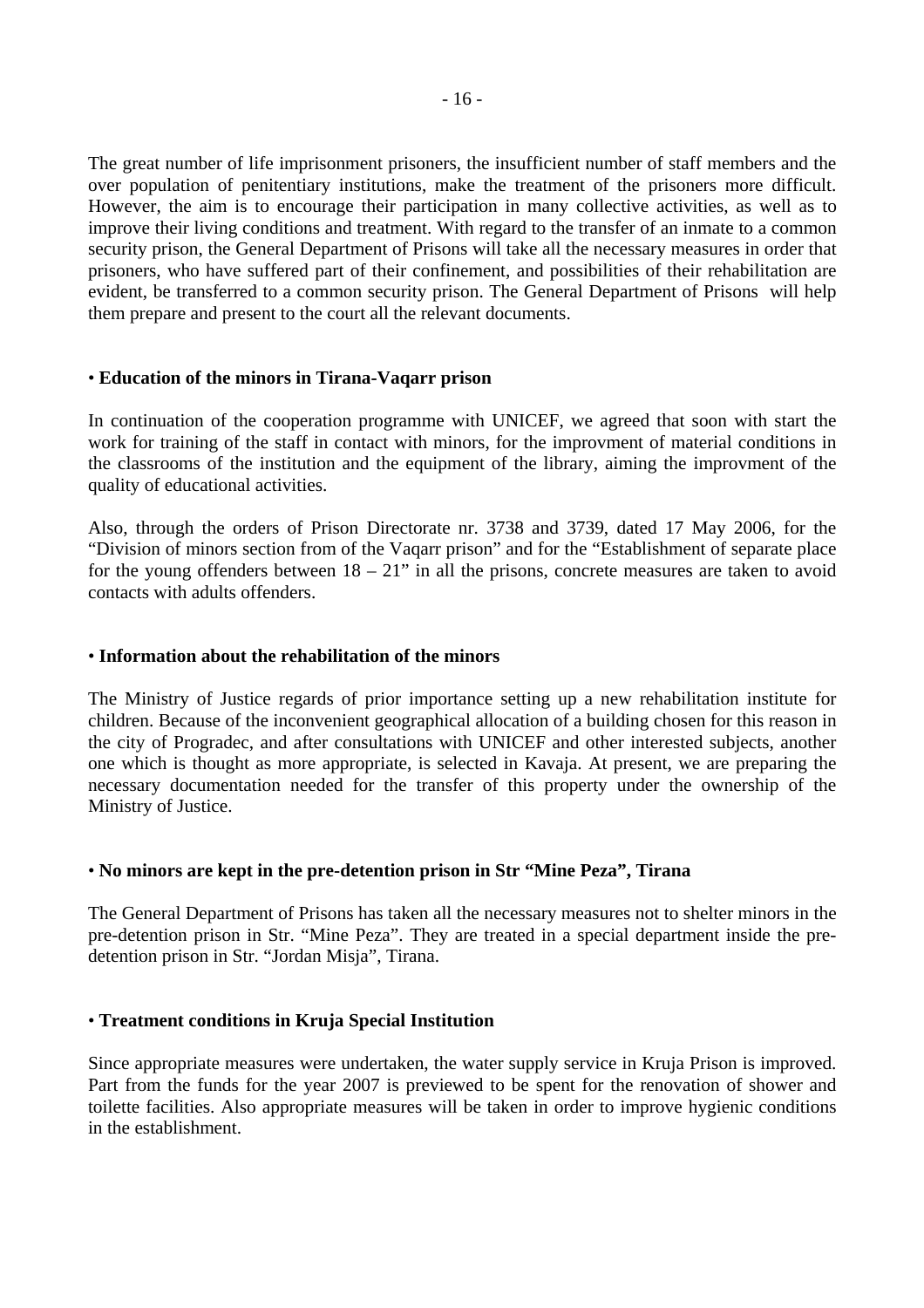#### • **Information about the special institution responsible for the treatment of persons "under medical sanctions"**

The establishment of a special institution dealing with the treatment of persons "under medical sanctions" is of relevant importance regarding this community. In the above mentioned Council of Minister's Decision (no 163, dated 21.03.2006) the Albanian government has provided for funds in order to adapt a building in Durres (under the administration of the Ministry of Justice) for the accommodation and the rehabilitation of this community. The institution is expected to be ready to operate before July 2007. According to law, and a common regulation of the Ministry of Justice and the Ministry of Public Health, the Ministry of Justice will be held responsible for the security of this building.

In accordance with Law (No 8092 dated 21.03.2006) "on Mental Health" and the "Common Order" (No 146, dated 20.04.2004) of the Ministry of Justice and Ministry of Public Health, norms to guarantee the rights of persons with mental disturbances, treated in psychiatry ward, as well as rules to guarantee the security of the building where persons "under medical sanctions" will be treated, are to be drafted.

#### **• Improving treatment conditions in Prisons Hospital**

The food quality in this institution is of the same quality as the food served to the patients under medical treatment in the University Hospital Complex "Mother Teresa'. The General Department of Prisons has taken measures to improve the hygienic situation in the toilettes of the Prisons Hospital.

#### **• Airing and other activities regarding patients of the Prisons Hospital**

The General Department of Prisons has taken measures to guarantee, that all patients, whose conditions allow an every day airing do so 1 hour a day. It is somehow difficult to develop activities in this institution because of lack of place, but measures to create a procreative space in order to develop therapeutic programs are to be taken.

#### **• Medical Treatment of the Prisons' Hospital patients**

The persons "under medical sanctions", due to lack of proper institutions to treat them, are accommodated inside the Prisons' Hospital, where other detainees, suffering from different diseases are held under medical care. According to law, the Ministry of Public Health is held responsible for the medical treatment of persons "under medical sanctions", while in practice the General Department of Prisons, which actually obtains very limited infrastructure capacities (like accommodation, medical staff, infrastructure, medical examinations) is held responsible for the treatment of this community. The psychologists of this institution are drafting new professional projects for the individual treatment of the patients throughout which they'll be able to identify their problems, their psychological state of being, and assure their treatment by indicators (deadlines). Also procreative and sport activities are previewed for these patients.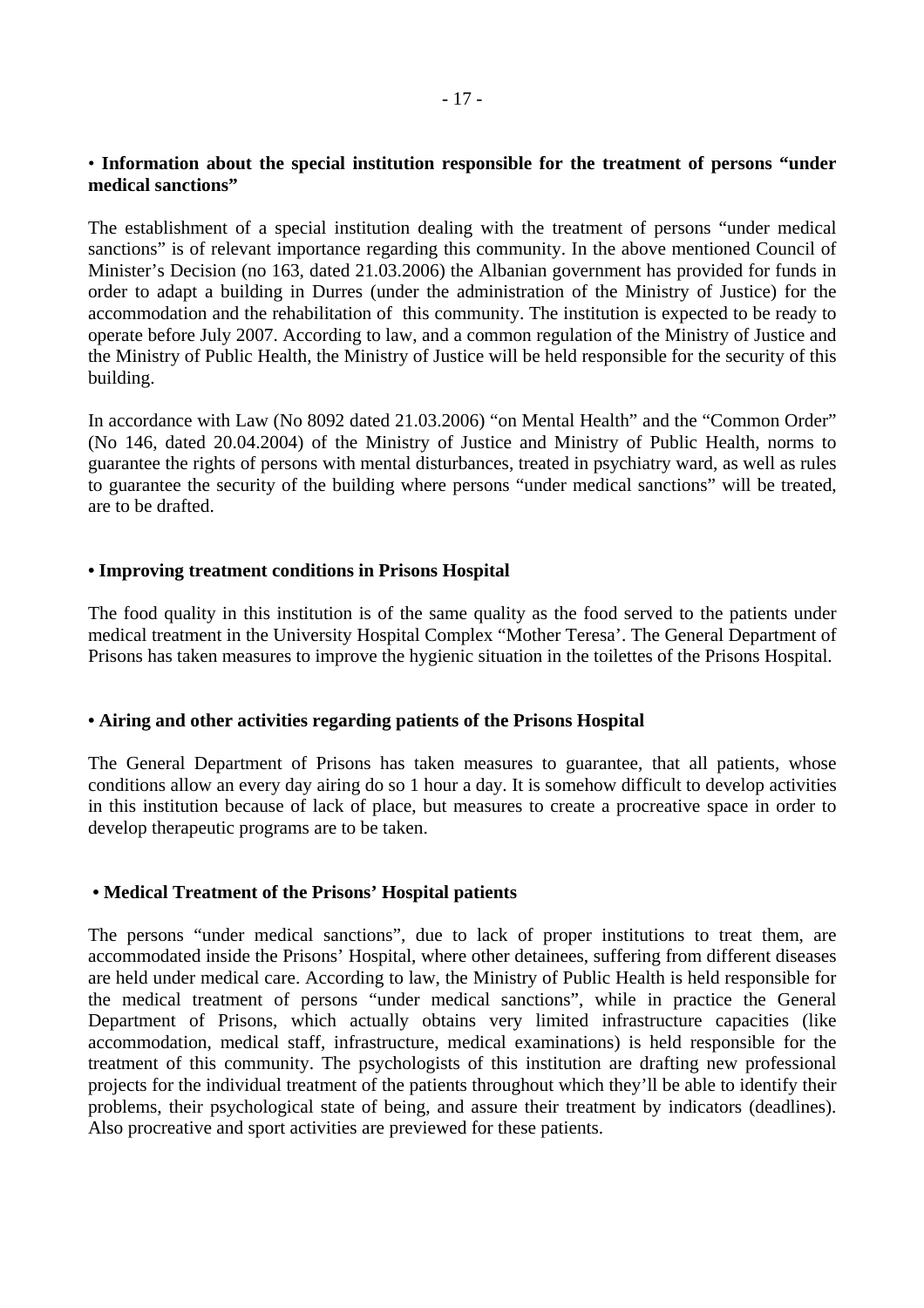## **• Reviewal of court decisions regarding "medical sanctions"**

In order to guarantee the respect for the rights of the persons "under medical sanctions" the Ministry of Justice has brought to the attention of the High Council of Justice that law requirements regarding court decisions (like the decisions fixing medical sanctions) which limit human rights, must be reviewed from the courts.

## • **Medical service in Kruja Prison**

It is very difficult to resolve the vacancies for psychiatrists in Kruja Prison. The main reasons for this problem are the lack of financial motivation, the relatively distant establishing of this institution from urban areas. An improved financial treatment taking place by the year 2007, will help to obtain a more qualified medical personnel and a professional psychiatric service. The General Department of Prisons has taken all necessary measures in order to avoid lack of medicaments in the institution.

All prisons have full time psychologists and educators, but the overcrowding of prisons make their work very difficult.

## **Also a 24 hours nurse service operates in Tepelena Prison**.

Further medical staff and nurses will be employed by the year 2007, in the Pre-detention Institution, Str. "Jordan Misja".

#### **• Improving conditions in dispensaries**

A special fund is designed to buy (by the year 2007) necessary tools for medical assistance (in order to offer better services), and to improve the hygiene. Actually there is water supply in the dentist room of Vaqarri Prison.

#### **• About medical examination of prisoners**

With regard to the requirements subject to CPT Recommendations on the medical examination of prisoners and the professional quality of this service, a working group made of specialists of the General Department of Prisons is working to identify the problems and recommend strategies to improve the situation. In the pre-detention buildings in Str. "Jordan Misja", and Str. "Mine Peza", Tirana appropriate measures have been taken to systematize the medical data of each pre-detainee.

## • **Treatment of prisoners suffering from serious health diseases**

For prisoners suffering from serious health diseases, it is required to transfer them into the Prisons Hospital, which in collaboration with "Mother Theresa" Hospital, will offer them specialized medical treatment. Depending on their improved health conditions they will be sent back to their establishment.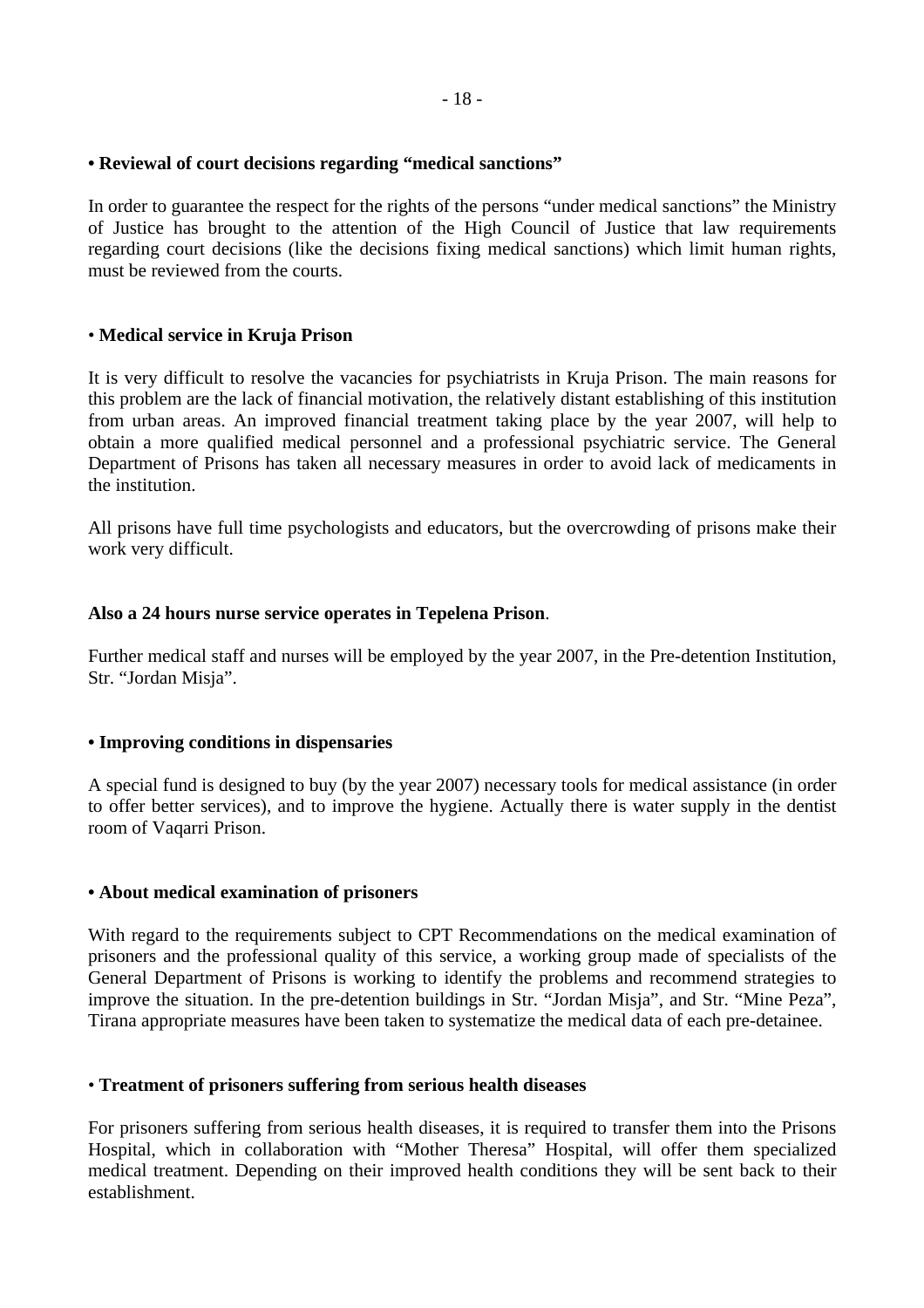## • **The confidentiality regarding prisoner's medical examination**

The General Department of Prisons has taken all necessary measures in order to assure confidentiality during the patient medical examination, avoiding the presence of the police officer. Generally the security police in uniform escorts the prisoner to the place of medical examination, but his presence is not allowed while medical check examination is carried out, except for the serious security danger.

## • **Storing medical data regarding the prisoner patients**

The General Department of Prisons has taken all necessary measures in order to assure confidentiality while dealing with prisoners medical data.

## **• The doctor's professional independence**

The General Department of Prisons will take all necessary measures to assure that the medical staff working in prisons performs their duties independently, in accordance with their ethical norms, without internal or external influences.

#### • **Intangibility of prisoners' correspondence**

The intangibility of prisoners' correspondence is guaranteed. The General Department of Prisons is taking all necessary measures to create favorable conditions for the prisoners to have an confidential and intangible correspondence.

#### • **Reply to comments**

Measures are undertaken in order to store (in records designed for this reason) the cases when isolating or restricting tools are used in the Prisons Hospital. Due to noticed lack of medical staff, by the year 2007 new staff will join (three specialists, a doctor, a psychiatric assistant, a psychologist) the Prisons' Hospital. By the year 2007, new funds will be required to open a laboratory capable to offer basic pre-clinic tests.

The prisoners held in isolation are allowed to take 1 hour per day airing, but separately from the other prisoners.

 The General Department of Prisons will take all necessary measures to assure that prisoners held in isolation have the opportunity to read during the execution of isolation.

The General Department of Prisons will take all the necessary measures to unify the practice of disciplinary measure of isolation, so that the isolated prisoner will receive a copy of the decision on the issuing of the isolation measure, accompanied with a reasoning of the decision and the rule of the appeal procedure.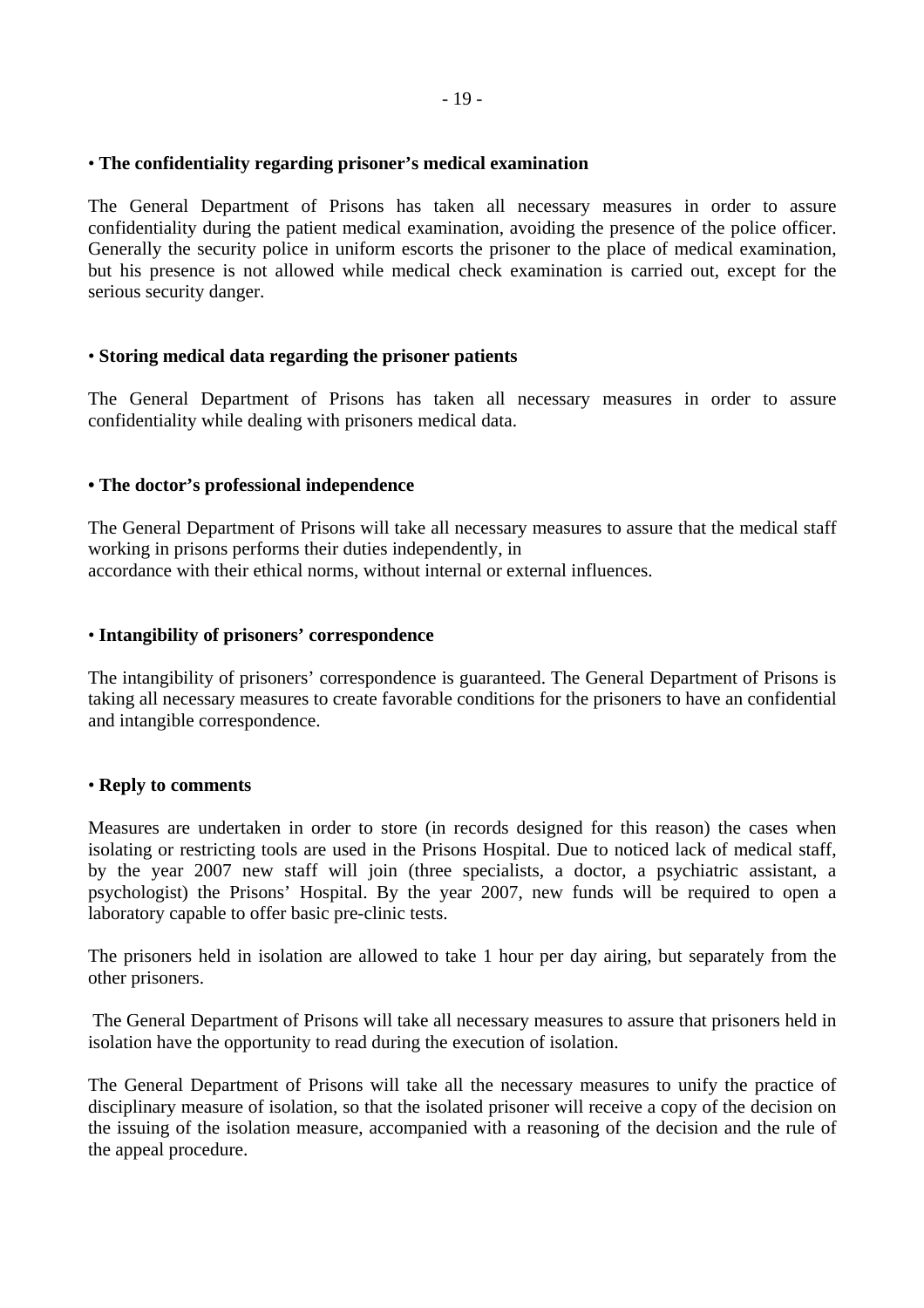The General Department of Prisons has taken all the measures in order to record all cases when isolation or restriction tools will be applied in Vaqar and Tepelena prisons.

According to the new regulation on the Pre-detention System issued by the Minister of Justice, the detainees enjoy the right to meet with their family members 4 times a month. The same regime is provided for in the recent draft regulation regarding prison system.

We confirm that the "airing areas" in Vaqari Prison are not in use.

One of the isolation rooms in Kruja Prison is not permitted to be used, because it does not satisfy the conditions provided for proper natural and artificial lighting.

To the above, we express the full commitment of the Ministry of Justice to further improve the respect for prisoner's human rights as well as their treatment due to their personal integrity.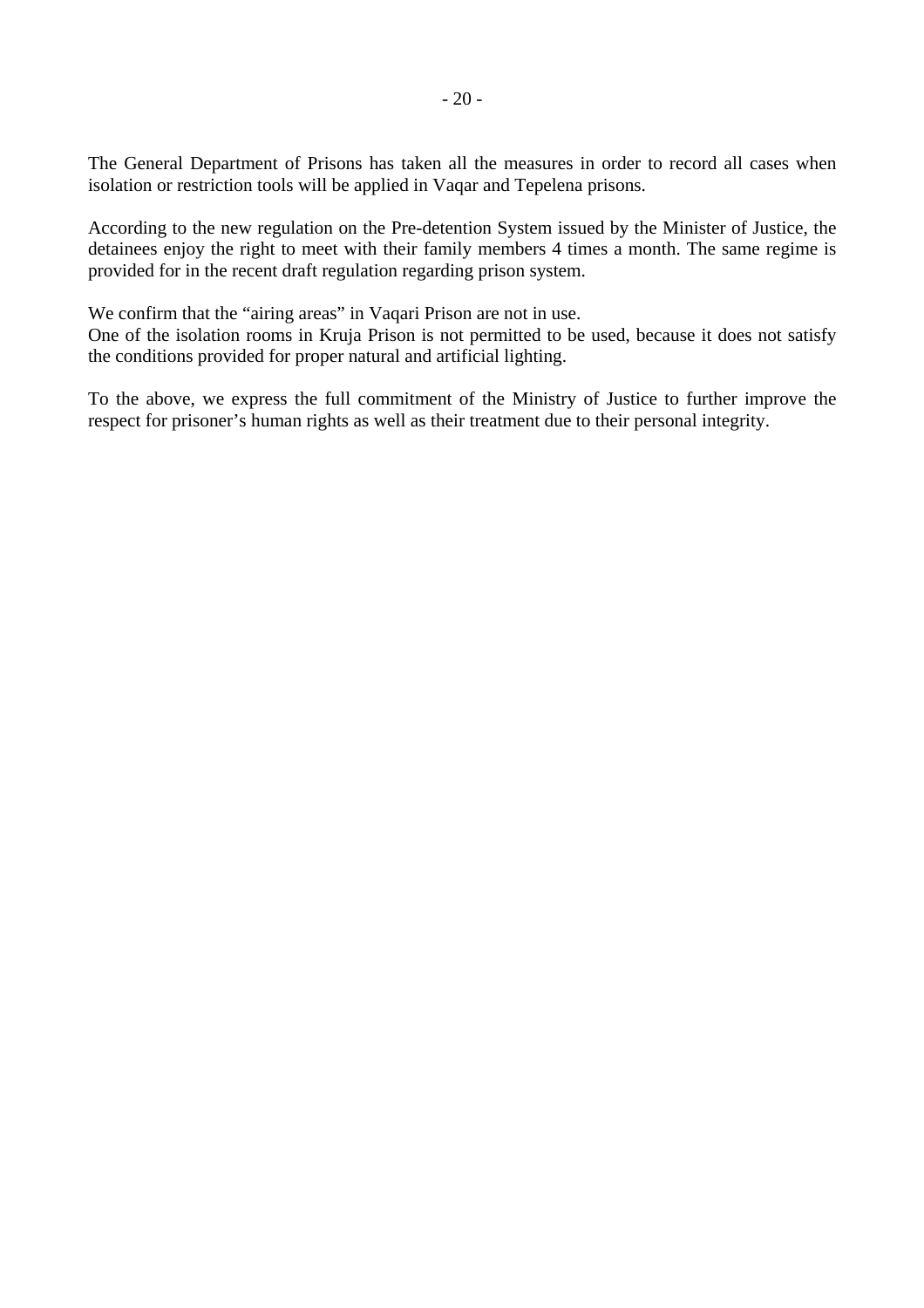#### **ANSWERS AND COMMENTS OF THE GENERAL PROSECUTOR'S OFFICE REGARDING THE RECOMMENDATIONS OF THE EUROPEAN COMMITTEE FOR PREVENTION OF TORTURE**

The General Prosecutor's Office has seriously assessed the comments and recommendations of the Committee for the Prevention of Torture (CPT) submitted in its report 2005 regarding the work of the prosecution office.

**The General Prosecutor's office basically agree with the comments and concerns presented by the CPT delegation, but at the same time it brings to the attention of the Committee the commitment of the Prosecution Office to apply the standards set out in the European Convention for the Prevention of Torture and other Degrading or Inhuman Treatment or Punishment.** 

1. The prosecutors have supervised the work done by the police officers during preliminary investigations, considering with special attention the issue of respect for the rights of the persons against whom criminal proceedings are conducted.

The General Prosecutor, taking into consideration the concerns and recommendations of the Committee, has issued instructions for the prosecutors and judicial police officers in order to implement more effectively the standards required in terms of the enforcement of the Convention for the Prevention of Torture and Inhuman or Degrading Treatment or Punishment. In this regard the General Prosecutor has issued:

- a. **Directive no 228/1, March 3' 2006** "About the Report carried out by CPT". This Directive makes an overview of the situation and problems identified by CPT and gives instructions to the prosecutors and judicial police officers on how to improve their work, in order to prevent cases of ill-treatment of persons deprived of liberty, to encourage these persons to denounce all cases of ill-treatment, and bring before court all those officials responsible for illtreatment. Also the Directive includes instructions on how to coordinate the work with other institutions responsible for the enforcement of the Convention.
- b. **Circular no 1760/1, June 28<sup>th</sup> 2005** "Comments and recommendations of the UN Committee Against Torture"
- c. **Order no 72, March 1 2004** "On the execution of criminal decisions and the supervision of prison penalties convictions". The Order among others provides for the obligation of the prosecutors, who monitor the execution of prison penalties to start criminal proceedings if cases of ill-treatment of persons deprived of liberty are met.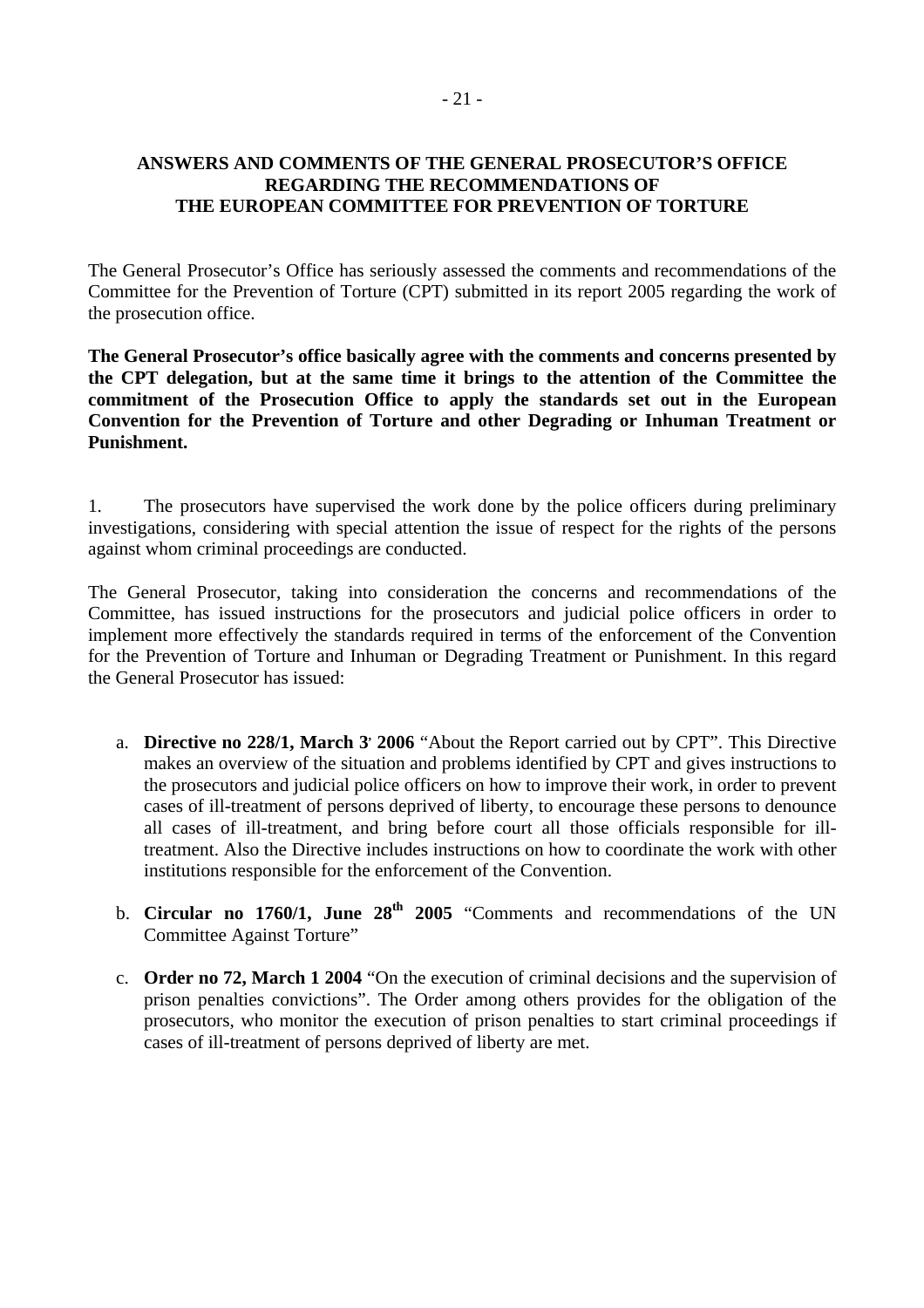2. The prosecutors, by complaints or *ex officio* have started investigations against police officers for ill-treatment of persons deprived of their liberty during hearings into the police commissariats, during arrest by force, or in the re-education institutions. In 2005 and the first three months of the year 2006 criminal proceedings were conducted against 19 persons, 17 of whom were police effectives in the State Police (10 police officers, 6 police agents and 2 police effectives in the re-education institutions). Three of them are tried to courts and convicted, while the criminal proceedings against the other 16 are continuing.

3. With regard to specific cases mentioned in the report we would like to provide You with the following information:

**S. Case**: All police officers who participated to the arrest of the citizen G. S. were asked by the competent prosecutor about the happening. After that, the prosecutor ordered a confrontation of all police officers with Mr. S., where he declared that none of the police officers had bitten him. The citizen pretended that he was bitten by the citizen A. S., who does not result to have ever served as a police effective. Further investigations were conducted to find the alleged perpetrator. Because it resulted impossible to find the alleged perpetrator, the criminal investigations were suspended and the criminal file is sent to the Internal Inspection Service in the State Police.

**L. Case**: On the request of the People Advocate the prosecutor ordered medical expertise for the citizen P. L.. The medical expertise (act no 322, dated 04.04.2004) was based on some photos, from which resulted that the health damages caused to the victim, needed more than 9 days of medical treatment. But, the date when the photos were taken could not be proved. In these circumstances the prosecutor ordered the medical examination of the victim (act no 525, dated 05.07.2005) This medical act does not specify any external body harm, or signs of earlier harms on the body of the citizen P. L.. On the other side the citizen did not claim for ill-treatment even though he had the right to do so. By analyzing the facts it results that the citizen P. L. suffered body harms, but it is not proved that it was caused in the police commissariat, or by police officers. In these circumstances (based on art. 328/1.dh of the Albanian Code of Criminal Procedure) the case was dismissed.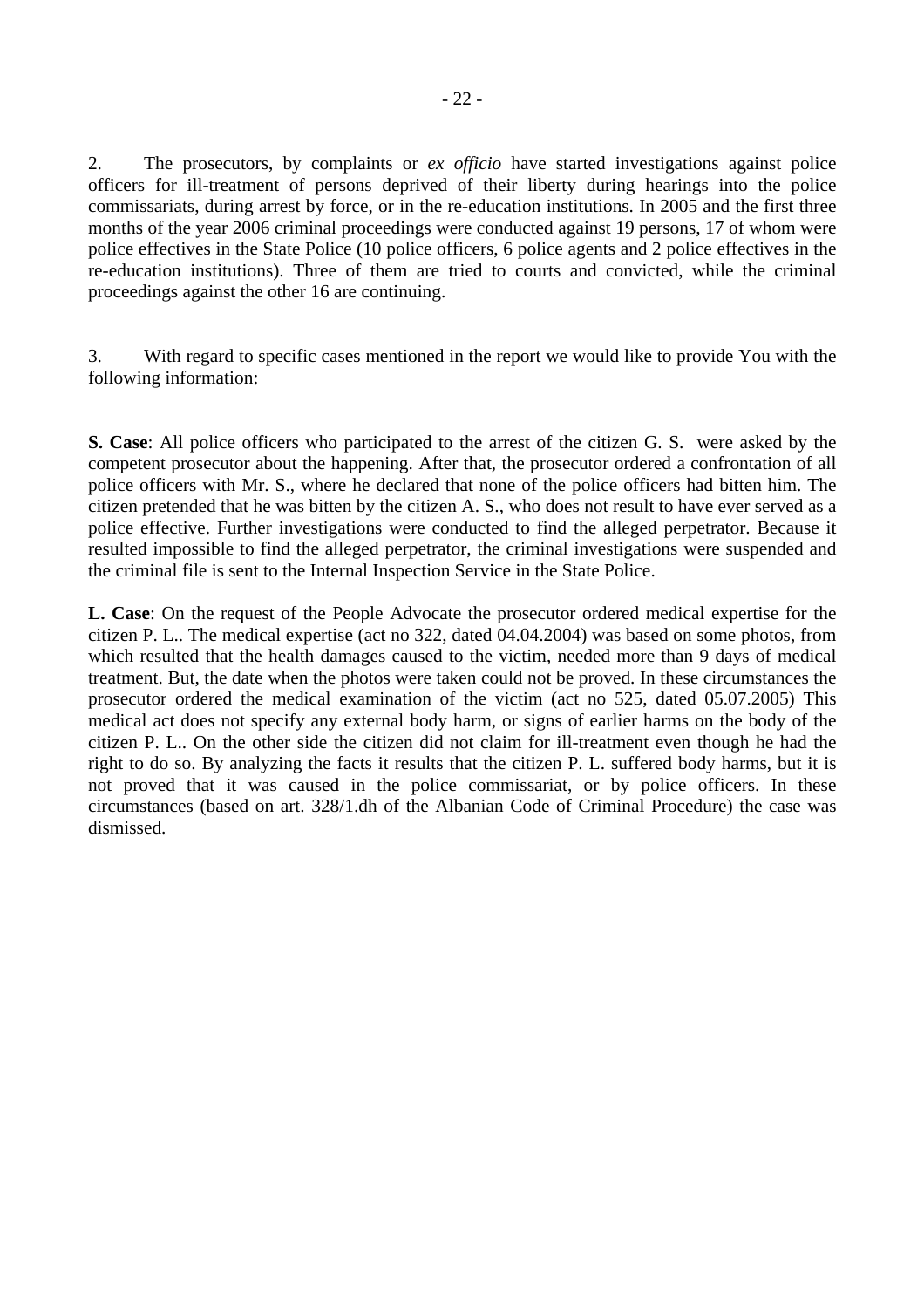#### **ANSWERS AND COMMENTS OF THE MINISTRY OF HEALTH REGARDING THE RECOMMENDATIONS OF THE EUROPEAN COMMITTEE FOR PREVENTION OF TORTURE**

Referring to the recommendations made by CPT report 2005, we would like to submit the following comments:

# **ILL-TREATMENT**

The Ministry of Health shares the opinion that the situation in the psychiatric hospitals regarding illtreatment of patients by staff call for urgent intervention. This inquietude has been analyzed with great attention during the systematic meetings between the representatives of the ministry of Health and the directors of the psychiatric hospitals/services and during the sessions with the respective staff of the hospitals.

The directories of the psychiatric hospitals are actively following the process concerning the improvement of treatment of patients by staff. In this context, we would like to inform that in the Vlora hospital, is identified one case of ill-treatment and against the responsible person the directory has already taken the disciplinary measure "warning for discharge".

An working group under the responsibility of the Ministry of Health and with the support from the World Wealth Organization is working for the preparation of the "Regulation of network services for mental health". This regulation will include also the determined attitude of the hospital's directories to fight against the ill-treatment cases of the patients.

## **PATIENTS' LIVING CONDITIONS AND TREATMENT**

#### *Living conditions*

The Ministry of Health has acted and intervened in order to improve the patients' living conditions in the psychiatric hospitals. In this regard, we would like to mention some measures taken concerning the implementation of the "open door policy":

- It has been completed the process of awareness of the hospitals' directors and staff. In the psychiatric hospitals the attention has been orientated towards the implementation of this practice;
- In the hospital of Vlora and Elbasani, the implementation of the open door services in the admission department has broken the taboo of the departure of the patients from the hospital, and we are working to apply this positive experience to the wards of chronically mentally ill persons;
- The Reconstruction of Psychiatry Service of Tirana University Hospital Center "Mother Teresa", (which is going to be realized soon), will make possible the implementation of the "open door policy";
- Regarding this practice, are planned staff training as well as reciprocal visits for the exchange of positive experience among the hospitals' professionals.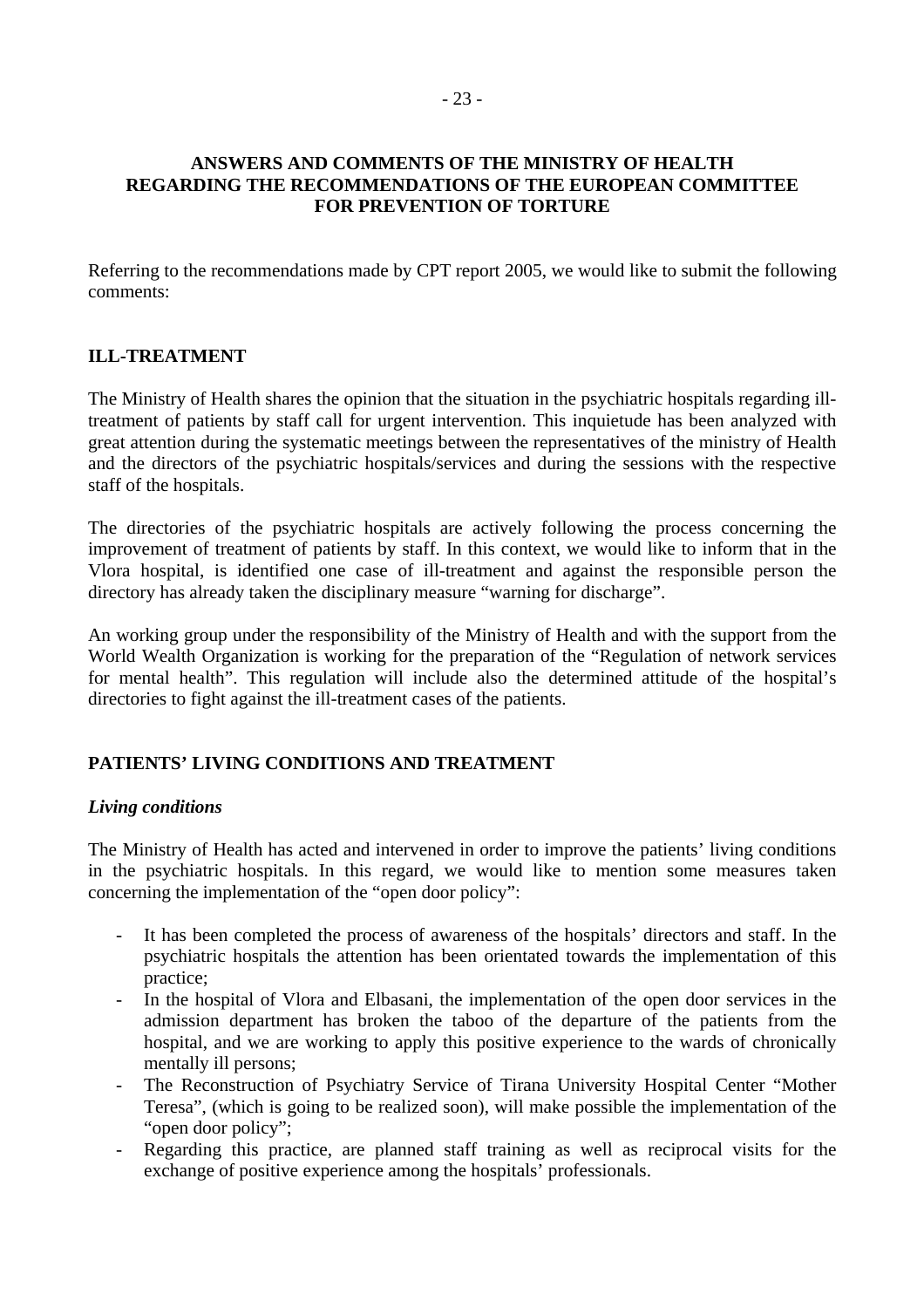## *The functioning of the admission – hospitalise ward.*

All the psychiatric hospitals are working to support and to strengthen the services offered by the admission – hospitalise ward. In particularly, the work done until now in this ward has aimed:

- To be orientated towards the short-term hospitalisations. Moreover, during the period January-June 2006, in the Vlora psychiatric hospital are hospitalize 172 persons, from them 84 persons have been hospitalized for an average of 8.4 days, while 80 persons are transferred in other wards and after that, they have left the hospital. During the period 21 March – 31 may 2006, in the Elbasani psychiatric hospital, in this ward results that are treated 22 persons, and all of them were back in home, thus avoiding the hospitalization in the ward for chronically mentally ill persons;
- To better co-ordinate the work with other services of the psychiatric hospital as well as with the network of the community services: with the Community Centers of Mental Health, where they already exist (Tirana, Vlora) or the cabinets of Psychiatry (Elbasan, Shkoder), in order to make them more effective and useful for the community.

The actual functioning conditions *of the Psychiatry Service of Tirana University Hospital Center "Mother Teresa"* render very difficult the division between the functioning of the admissions and functioning of the medical urgency. In this context, we would like to underline that the reconstruction project of the Psychiatry Service offers a good solution to this problem.

#### *The seclusion rooms.*

There are no more seclusion rooms at all hospitals and they are transformed into rehabilitation rooms.

#### *The conditions of wards and sanitary units.*

Various teams, (composed by representatives of the Ministry of Health and representatives of the relevant directories inside the hospitals) have followed the implementation of the measures taken for the improvement of the hygiene in wards and sanitary units at all hospitals.

For this purpose, it has been putted to the disposal of the *Elbasani hospital*, a fund of 40 million Lek (approximately 400.000 USD) and are in the process:

- The purchasing of tables and chairs for the patients of all wards, the purchasing of kitchen furniture, of laundry furniture as well as the means against the fire;
- The installment of a new furnace;
- Building of environment wall of the hospital;
- Reconstruction of the hospital.

*At Vlora Hospital*, it has been improved the level of hygiene-sanitary of all hospital's premises and are improved the personal hygienic conditions of patients for example: the douches are functioning 24 hours in 24 hours.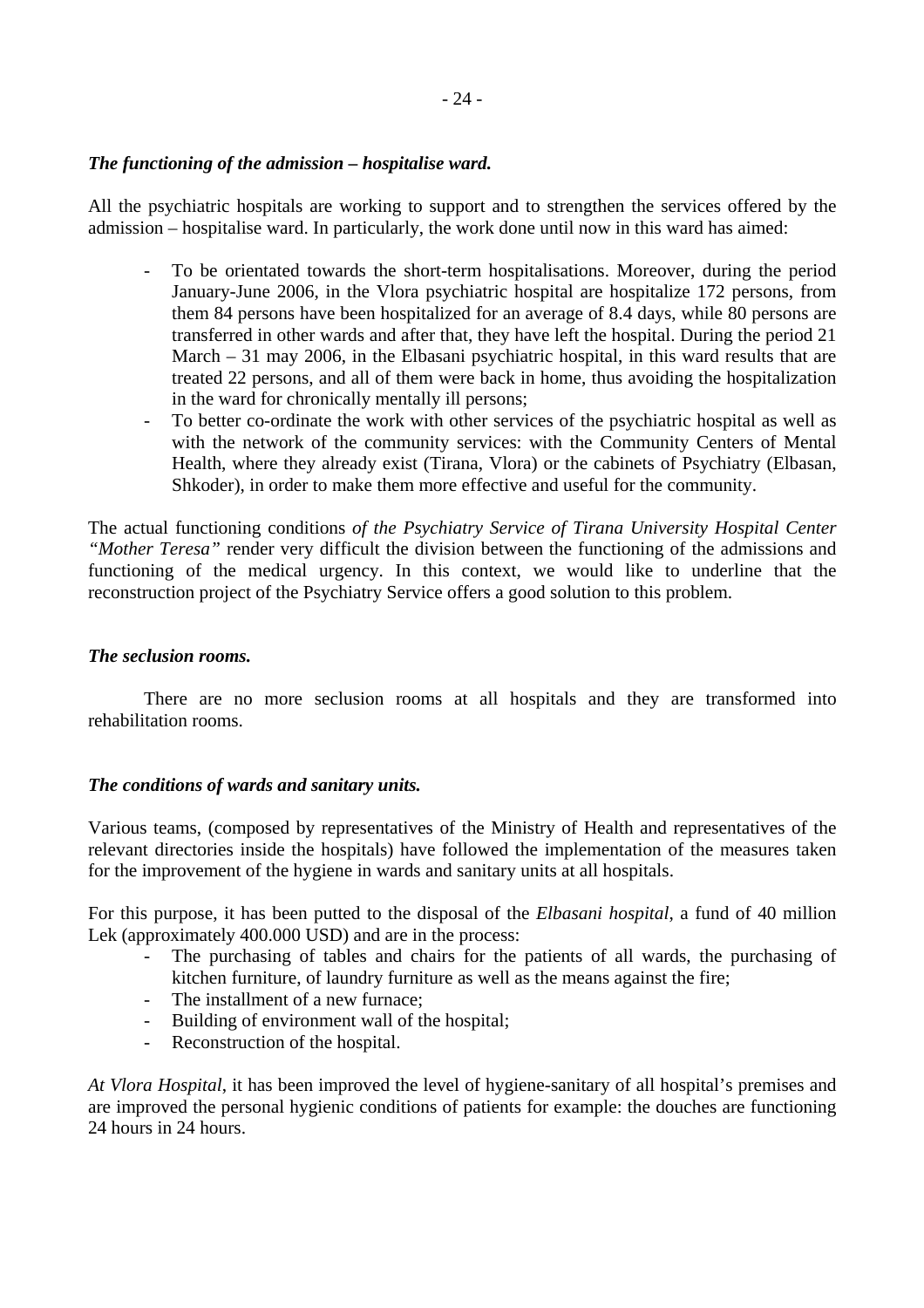The actual conditions *of the Psychiatry Service of Tirana University Hospital Center "Mother Teresa"* are far from the minimal standards. That was the main reason for planning of an entire reconstruction intervention for all premises of this service.

In parallel with the starting procedures of the implementation of the project, during last months some investments are made in order to facilitate the current difficult situation, for example: there are installed window-panes, there are performed adjustments for maintance of water system, there are fulfilled the needs of wards for mattresses, sheets and other equipments for patients' rooms.

For the future development of Psychiatry Service to Shkodra and Elbasani hospitals, which includes the transformation and the improvement of these services, are already prepared the relevant projects.

The project-plan for Shkodra hospital foresees:

- The solution for the regulation of chronically patients in 4 protected houses;
- The transformation of the cabinet of Psychiatry into a community center for mental health.

The project-plan for Elbasani hospital foresees:

- The construction of 2 new houses, and
- The construction of a community center for mental health with beds.

The Ministry of Health is working for activating the necessary financial resources for the implementation of those projects.

#### *The water supply and electrical energy delivery.*

The hospitals' situation regarding the water supply and electrical energy delivery is improved considerably. For example: at Vlora hospital is provided permanent water supply and permanent electricity. The permanent water supply was provided by emplacement of water deposit, while the permanent electricity was provided due to purchase of a new generator.

#### *The equipment with beds, mattresses, sheets and blankets*

At all psychiatric hospitals there are enough beds, mattresses, sheets and blankets (for use and in stock) for all patients. So, Vlora hospital is equipped with the necessary quantity of beds, mattresses, sheets and blankets, thus fulfilling the needs of all wards.

#### *Monitoring the patients' weigh*

All the hospitals' wards are equipped with the weighing-machine, for instance at Vlora hospital are purchased weighing-machines for each wards, thus ensuring the monitoring of the patients' weigh and its proper documentation in the patient's clinic dossier.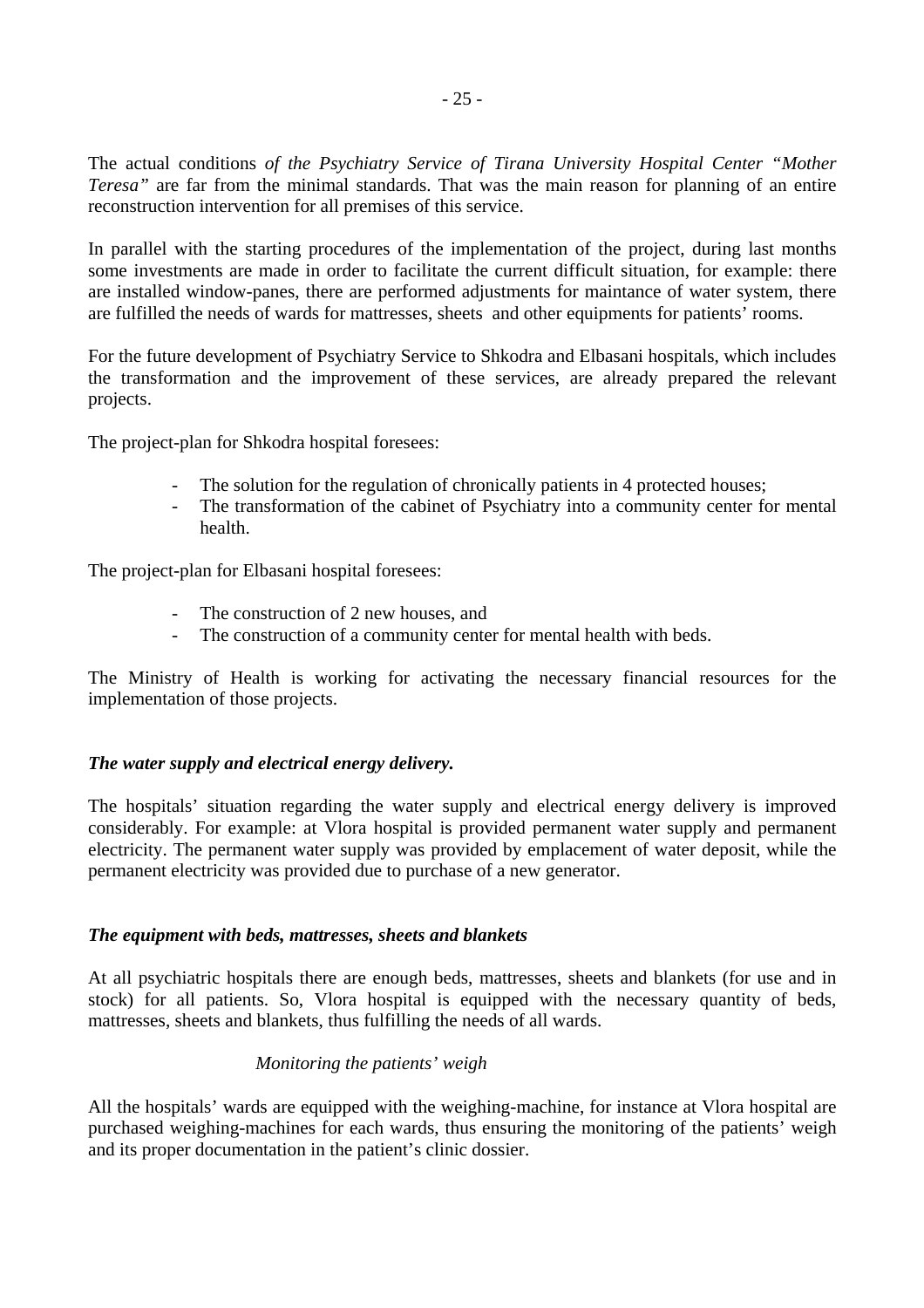#### *The patients' eating conditions*

In order to ensure patients' nourishment in normal conditions there are taken measures for providing that the wards' canteens (where they exists), are supplied with enough quantity of tables, chairs, plates, glasses and spoons for all patients, and where is possible, the patients are served in their rooms, with the necessary means for this purpose.

For example, at Vlora hospital the canteens of all wards are provided with tables and chairs. Each patient has her/his own chair and they are served in table for 4 persons. The kitchens are supplied with the dishes and the necessary equipments for offering this service.

For improvement of patients' living conditions in this hospital, although are performed many interventions, through the partial or entire reconstruction of special departments, still the conditions in some departments are far from the desired situation, for instance there are big and moisture rooms, which need for new plastering, hydro isolating, flooring ect.

*At Psychiatry Service*, *Tirana University Hospital Center "Mother Teresa",* the patients take the meals in their rooms. In this regard, the conditions will be considerably improved due to the entire reconstruction of the premises of Psychiatry Service. The project amounts to 20 million Lek (approximately 200.000 USD) and will start to be implemented soon (it is foreseen at the end of this month). The implementation of the project will improve the situations regarding the services offered, living conditions, hygiene and the food services, the implementation of the vocational therapy and recapture therapy.

## *Treatment of patients with multiple disabilities.*

In general, psychiatric hospitals have concentrated the attention to the treatment of patients with multiple disabilities. The directories of psychiatric hospitals (after having identified) are following the fulfilment of the needs of incontinent patients' with appropriate materials (plastic under sheets for protecting the mattresses, and a reserve stock of mattresses and blankets).

For instance, at Vlora Hospital is ensured the necessary quantity of the facilities for incontinent patients and also is provided the necessary assistance for patients with multiple disabilities, through the establishment of the appropriate premises for moving and eating, and also is offered direct assistance from the hospital's personnel.

## *Providing the patients with a lockable space for storing their personal belongings.*

At all hospitals work is done towards the improvement of patients' living conditions and the respect for their privacy. For instance, at Vlora hospital all patients are provided with sufficient space for storing their personal belongings, through the purchase of dressing-table. Each patient has her/his own dressing-table. Also, in other hospitals a number of patients are provided with dressing-table, but not all of them do have this chance.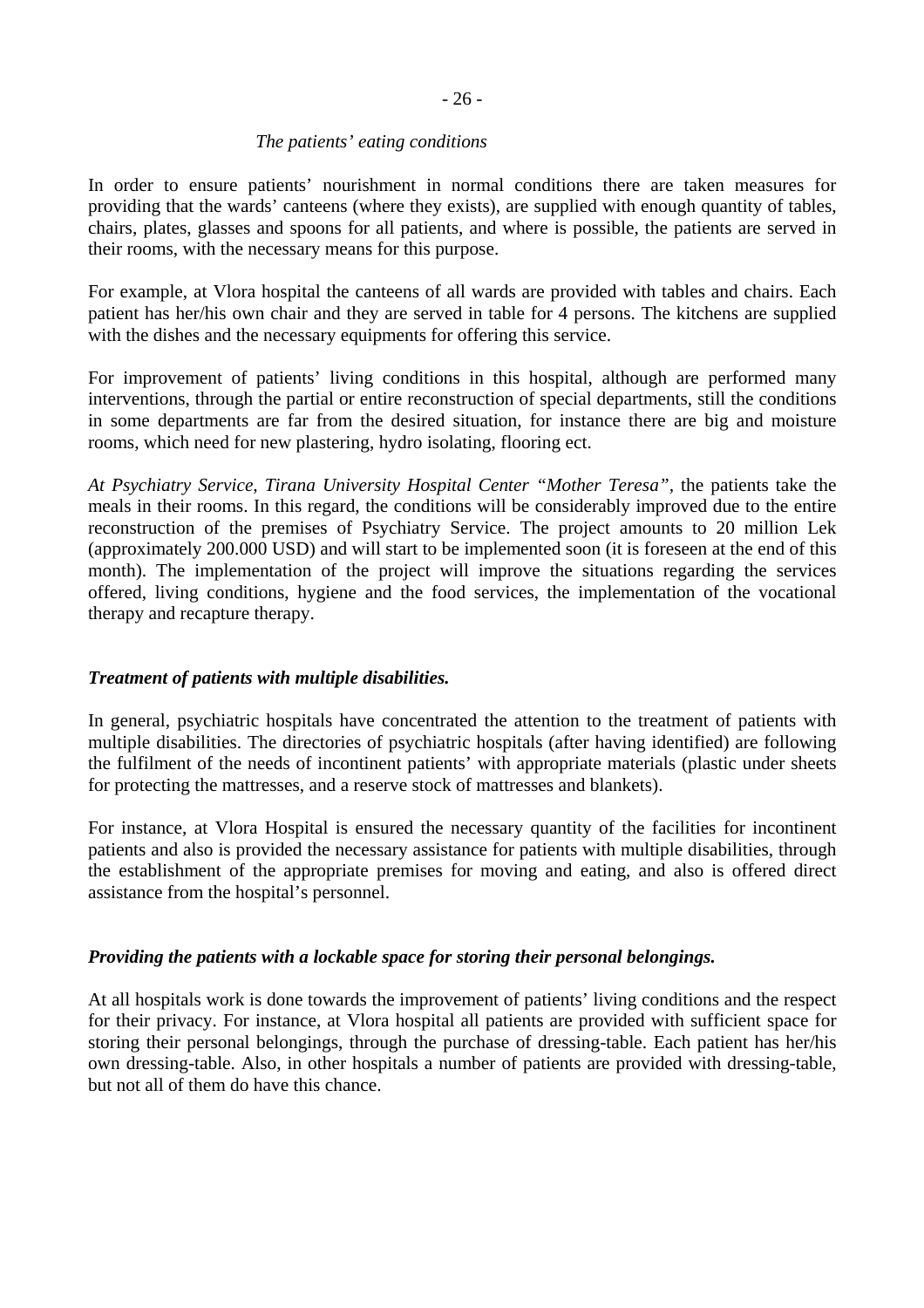# - 27 -

#### **PATIENT'S TREATMENT**

#### *The implementation of rehabilitation programmes.*

All psychiatric hospitals consider very important the establishment of the conditions for implementation of rehabilitation programmes and also the process of the strengthening and widening of the experience acquired from the implementation in practice of these programmes.

For instance, at Elbasani Hospital:

- is continuing the use of occupational therapy in daily center with daily patients' groups, under the care of the rehabilitation team;
- 10 female patients are selected and are accommodated into a protected house, out of the hospital's premises;
- are encouraged the social relations out of the hospital, through the arrival at the hospital of different groups of students, or other persons, in order to create an agreeably atmosphere for the patients;
- patients are profiting from the establishment of a small garden-house in the premises of the hospital.

*At Psychiatry Service of Shkodra, is implemented not only the* promotion of the social relations out of the hospital, but also is implemented the exchange of the patients' groups, between the ward and the guarded house "Mimoza".

*At Vlora hospital*, are multiplied the patient's activity and the games, such as chess, cards, dominoes ect. We would like to mention as well that the work for the establishment of the volleyball court is under way.

*By the Psychiatry Service, Tirana University Hospital Center « Mother Teresa* » *importance is attached to the application of the* occupational therapy, even if in the conditions of the material base are at minimal standards and the inappropriate physical circumstances. A group of specialists have already prepared plans for individual patients and also for group of patients. This experience has become wider and is serving as a preparatory phase for the exit of the patients from the hospital towards the protected house or the commune centers.

#### *The monitoring of the medicaments' administration.*

All the hospitals have attached particular importance to monitor the administration way of medicaments, in order to improve the current situation**.** 

For instance: *The Vlora hospital* has changed the way of providing the patients with medicaments: for each patient the respective medicaments is prepared in small and special packages, where is noticed the name of the patient and the way of medicaments' application.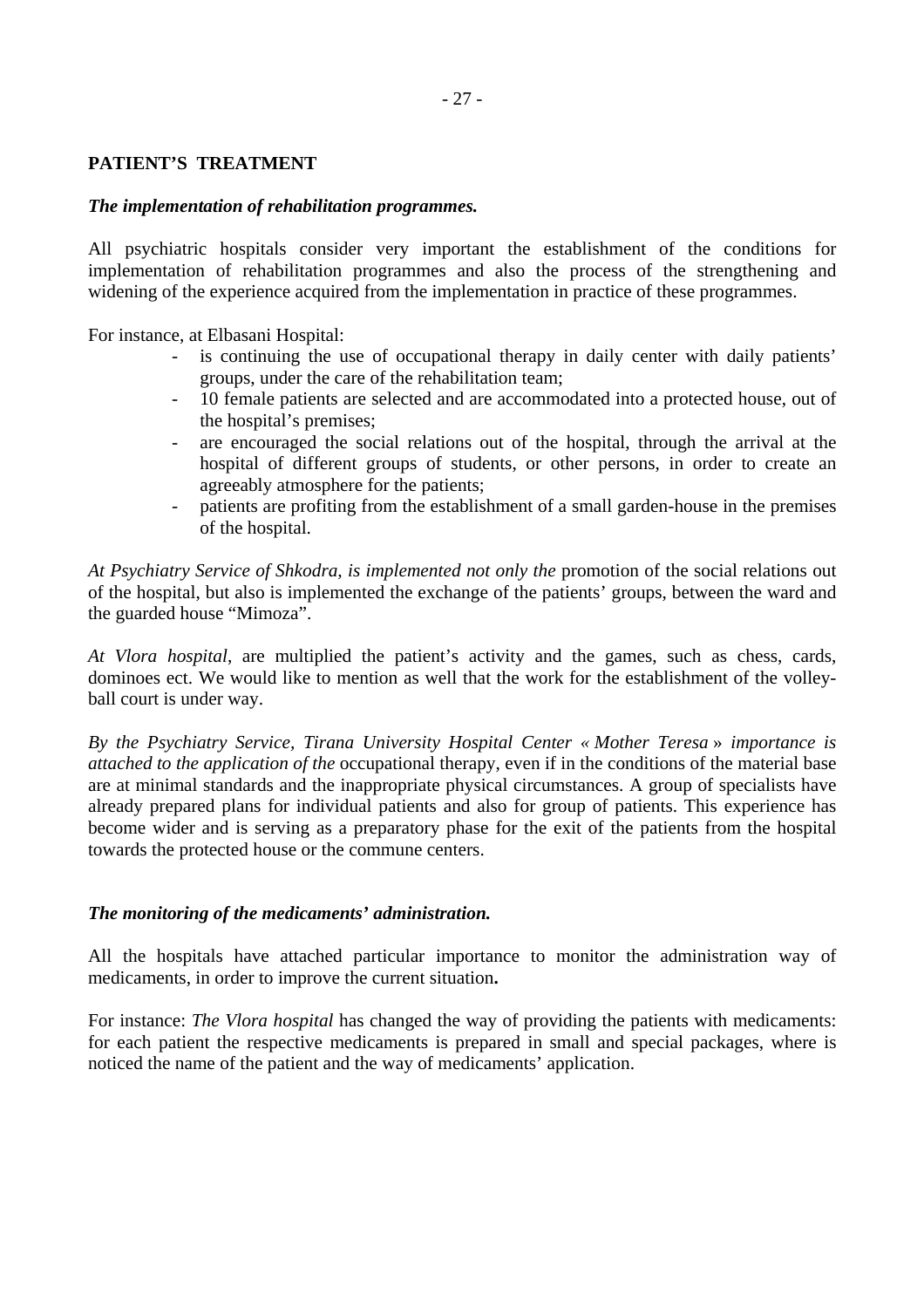#### *The cooperation with the general hospital concerning the somatic needs of the patient.*

Relations with the general hospital are continuously improved, thus making possible that the majority part of the cases where is necessary the concilium from other specialist are treated accordingly.

#### **PSYCHIATRIC SERVICE STAFF**

The situation regarding the multidisciplinary treatment is improved. In this regard, we would like to mention that in order to better offer the *multidisciplinary treatment,* actually one social-worker and the psychologist are included to the hospital/Psychiatric Service personnel.

The Hospital Department in the Ministry of Health has identified as its imminent objective to reorganize the work of those professionals, to braid the experience with the implementation of the cotemporary procedures.

#### *The improvement of the professionalism by the doctors/nurses personnel.*

The Ministry of Health with the cooperation and assistance of the World Health Organization, has already organized many training activities for doctors/nurses staff working in the mental health field. It intends to organize such activities also in the future.

In this context, we would like to mention that from June 2005 until now, all the doctors of the Vlora, Elbasani and Shkodra hospitals have already participated in trainings seminars for mental health. Also:

- a) 10 doctors from the Psychiatric Service, Tirana University Hospital Center and all other ambulatory psychiatric doctors of Tirana have profited form this trainings;
- b) Almost 35 nurses coming from Elbasani, 10 nurses coming from Vlora and 5 coming from Shkodra and 10 coming from Tirana are involved in trainings seminars for mental health.

The Ministry of Health has considered as very important the continuous training with regard to the doctors/nurses staff, as a very serious objective that should be resolved appropriately. Thus the neuro-psychiatry department in *Tirana University Hospital Center « Mother Teresa* » in Tirana is working to construct an action plan with the aim to apply this important element. The drafting of the specific curricula and modalities in this regard are under process.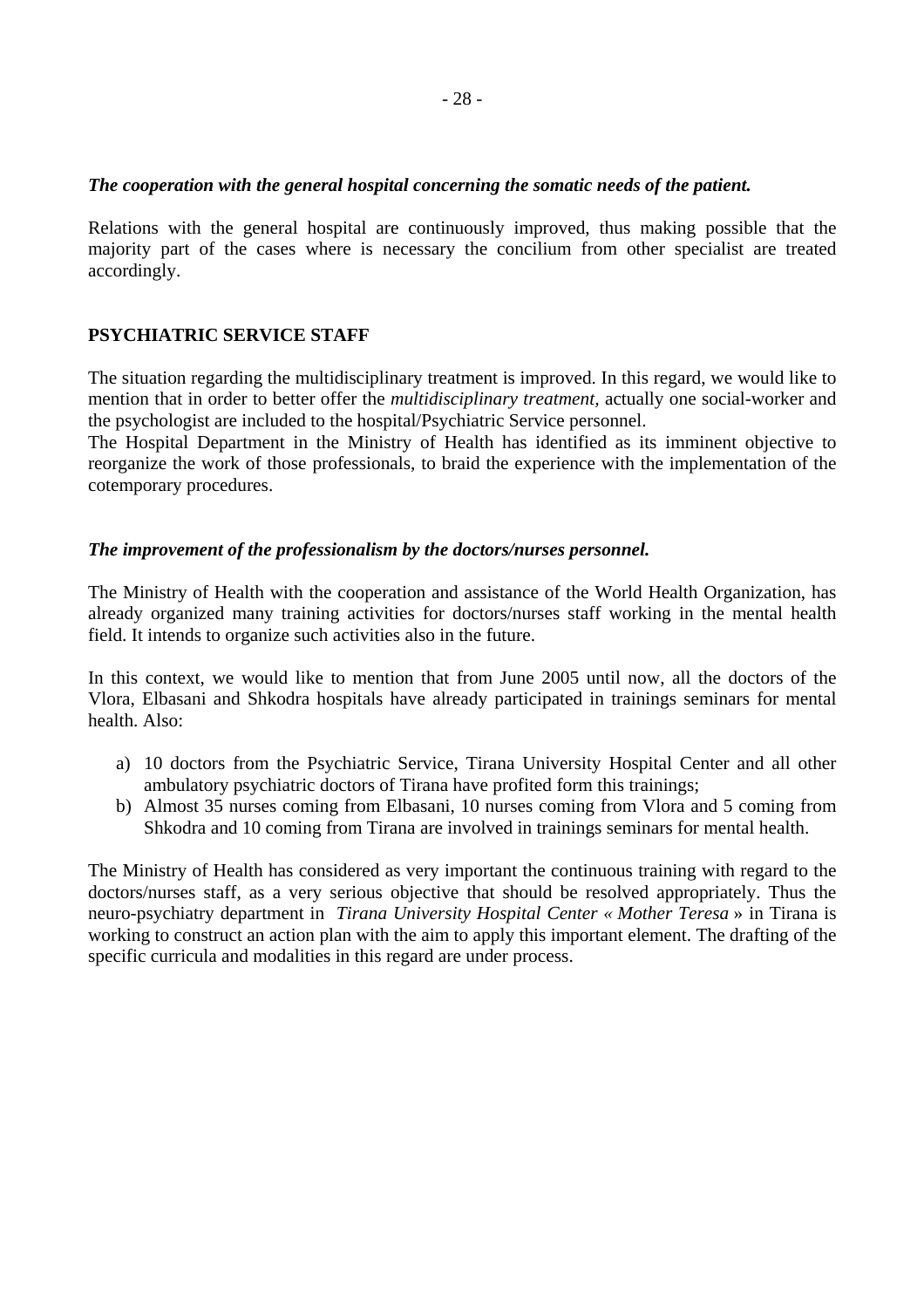## **THE RESTRICTIONS AND ISOLATION MEANS**

In this regard, we would like to inform that in the hospitals in our country there exist no more isolation rooms that turned to function with the aim of re-education room.

#### **The involuntary hospitalisation**

The Ministry of Health in collaboration with the Ministry of Justice, concerning to the implementation of the law « On mental health » has established a working group in order to find out a solution to this problem. Thus after having several meetings with the working group even other meetings with the experts of the area concerned, is enabled the realization of an important step relating to the practice of the involuntary hospitalisation.

Enclosed herewith the report you will find the order of the Minister on the involuntary hospitalisation and the respective application forms.

Thus for your information through the assistance of the psychiatrists doctors, in *Tirana University Hospital Center* « Mother Teresa » we have collected this data:

- At Elbasani hospital there are 14 cases evidenced as involuntary hospitalisation that have been sent to the court;
- At Vlora hospital have been evidenced 5 similar cases;
- At the psychiatric service of Shkodra hospital are evidenced 9 similar cases;
- At the psychiatric service of *Tirana University Hospital Center* are evidenced 9 similar cases.

As regards to the new practice of the involuntary hospitalisations have been established the new structures and the proper procedures to delegate to the court the cases of involuntary hospitalisation.

As well is accomplished the identification of the number of chronicle patients who are placed in the psychiatric hospitals because of lack of services and the lack of the appropriate alternatives in the actual health system of our country. Thus, results that:

- In the hospital of Elbasan have been evidenced 184 of chronicle patients,
- In the hospital of Vlora there are 168 patients;
- In the psychiatric service of Shkodra hospital there are 41 patients;
- In the psychiatric service of *Tirana University Hospital Center* there are 22 patients.

Is identified the number of the patients suffering from the mental backwardness, who stay in the psychiatric hospitals because of lack of appropriate structures for their stabilization.

- In the hospital of Elbasan there are 66 cases of such patients
- In the hospital of Vlora there are 36 cases of such patients

The Ministry of Health in collaboration with the Ministry of Labour, Social Affairs and Equal Opportunities is taking all the necessary measures to find a solution through establishing the residences and houses aiming to systemize the patients with mental problems meanwhile are taking concrete measures and are following the improvement of the conditions in hospitals.